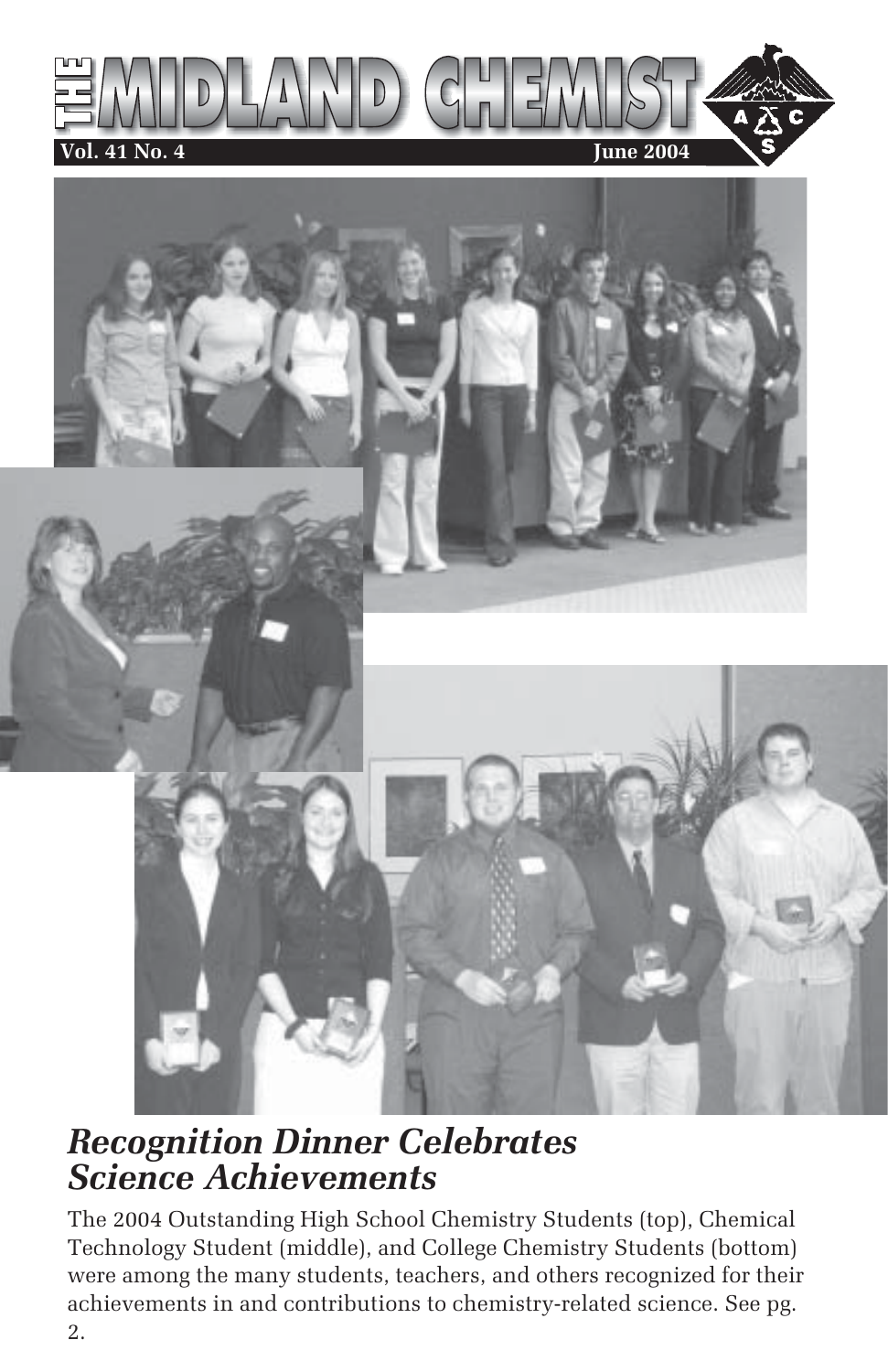

Volume 41, Number 4 June 2004

#### *In This Issue...*

| Call for Volunteers: Professionals Day Being Planned  20 |  |
|----------------------------------------------------------|--|
|                                                          |  |
|                                                          |  |
|                                                          |  |
|                                                          |  |

*The Midland Chemist* is published eight times a year by the Midland Section of the American Chemical Society.

American Chemical Society Midland Section PO Box 2695 Midland, MI 48641-2695 http://membership.acs.org/M/Midl

#### *Volunteer Staff*

| 989-832-7485                        |  |
|-------------------------------------|--|
| ann.birch@editech-mi.com            |  |
|                                     |  |
| Angelo Cassar  Photographer, writer |  |
| Kristine Danowski  Writer           |  |
|                                     |  |
|                                     |  |
| James R. Birch  Design, layout      |  |

Please submit all articles and photographs to the editor, Ann Birch. Instructions for article submission are on the Midland Section web site, as is contact information for other staff members. Authors can also contact Ann directly with any questions.

Neither *The Midland Chemist*, nor the Midland Section, nor the American Chemical Society assumes any responsibility for the statements and opinions advanced by contributors of or to *The Midland Chemist*.

© Copyright 2004 Midland Section of the American Chemical Society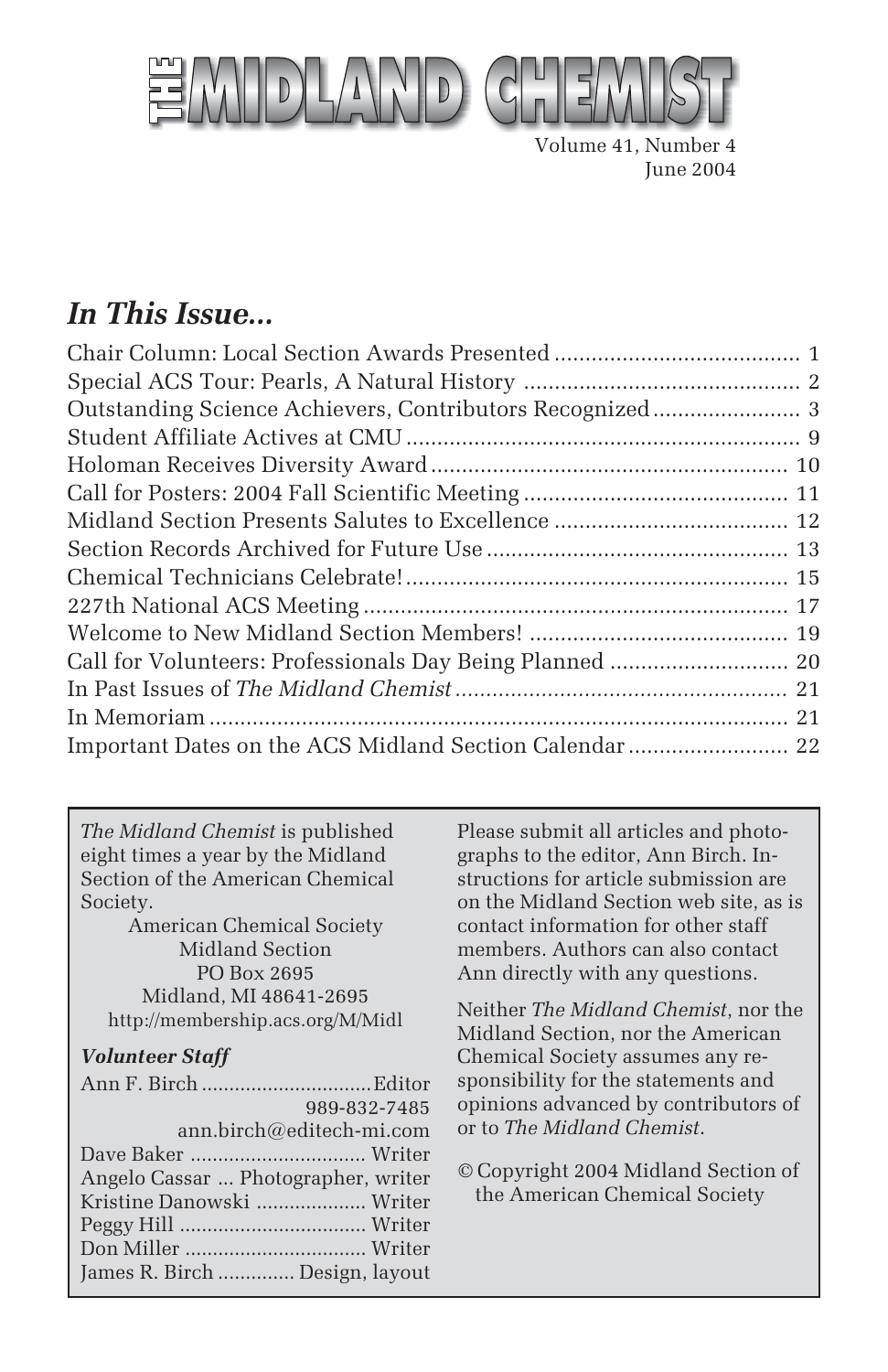#### *Chair Column* **Local Section Awards Presented**

**O**n April 22, the Midland Section of ACS sponsored the Spring Science Education Recognition Dinner. The details of the awards presented are included in this issue and on the Midland Section ACS web site (http:// membership.acs.org/M/Midl/). The Section presented awards to National Chemistry Olympiad representatives; outstanding high school and college chemistry students; science education volunteers; and outstanding teachers in elementary school and middle school science education, high school chemistry education, and college chemistry. The section also presented the award for out-



Joe Ceraso, Chair ACS Midland Section

standing achievement in promotion of diversity in chemistry and related sciences and engineering. This award is coordinated by the Minority Affairs Committee, which is chaired by Lin Dorman. The award for the outstanding college chemical technology student (sponsored by the Mid-Michigan Technician Group) was presented by Wendy Mathews. Also recognized were six 50-year members. We congratulate all the awardees who have worked so diligently and achieved so much.

I personally want to congratulate the 2004 Awards Committee, which is chaired by Petar Dvornic of the Michigan Molecular Institute (MMI), for an excellent job with superb execution. The committee members are Steve Keinath and Steve Kaganove from MMI; Mike Ferritto from Dow Corning; Deb Mendrick, Wendy Mallory, Wendy Mathews, Pam Slavings, and Paul Popa from The Dow Chemical Company; and Mary Teklenburg from Central Michigan University. These volunteers were fortunate to have excellent administrative help from Randi Merrington and Dawn Wright of MMI.

In other news, our Science Literacy Committee has secured a \$60,000 grant from Dow Corning Foundation. Part of the money will be spent on a Saginaw Bay Watershed water sampling and analysis project that will cover eight counties and be conducted by high school students from the area. The students will sample and perform the analyses in conjunction with the local schools. The students will be doing the complete job—sampling, testing, data collection, and reporting—using EPA standard methods. This will be a four-year program with the first year as a baseline. In addition, this committee has secured an additional \$50,000 from Dow Corning Foundation to administer forty \$1000 grants and 50 \$200 grants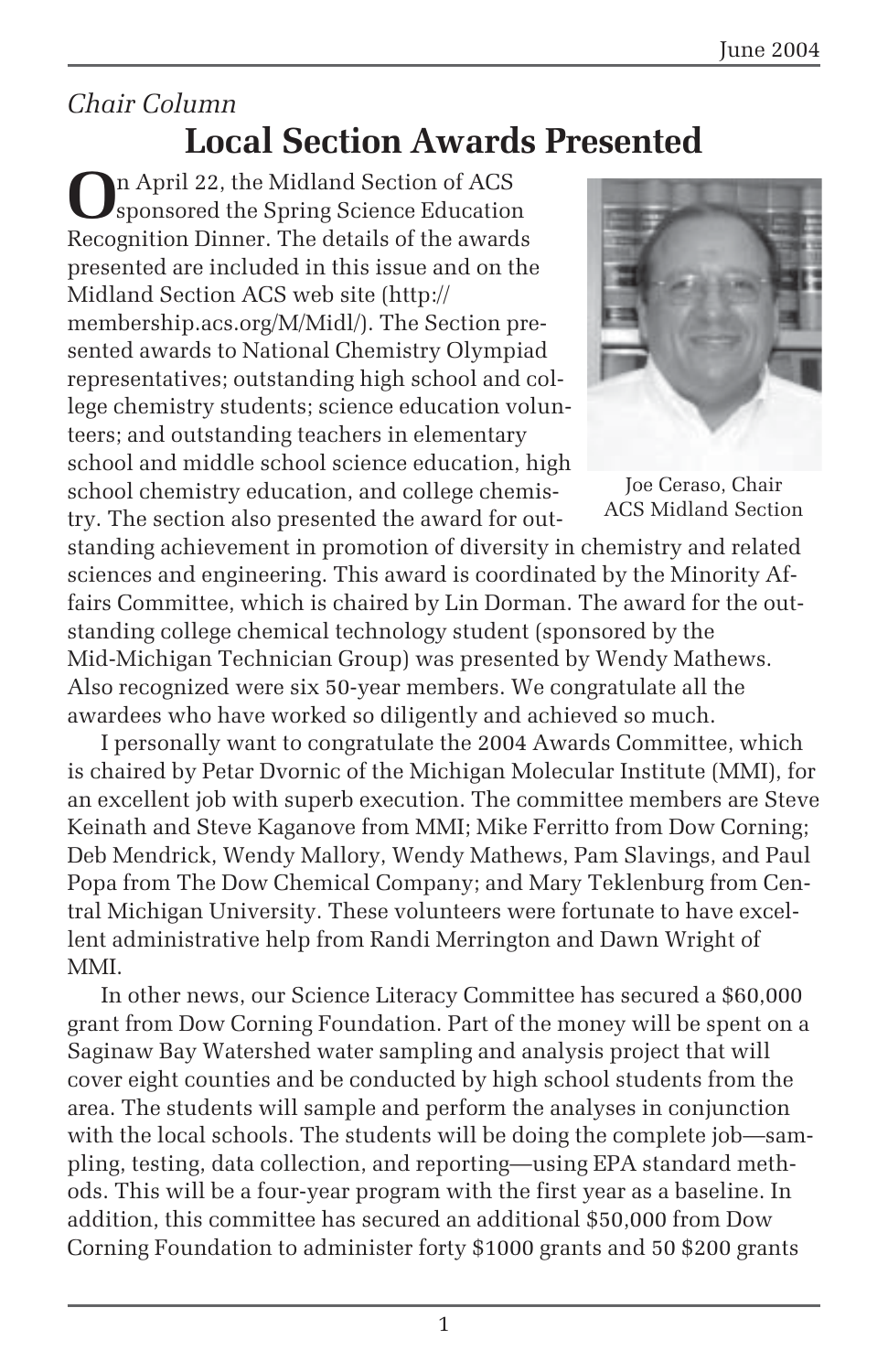for K–12 teachers who have requested science projects. The ACS Science Literacy Committee will administer and oversee these projects. We are especially thankful to Dow Corning Foundation for this financial support and to the Science Literacy Committee, which includes Mike Ferritto (chair), Gretchen Kohl, John Blizzard, Joan Sabourin, Paul Popa, Marv Tegen, Chuck Roth, Dick Skochdopole, Janet Smith, Tod Hogan, and Joe Kchodl.

exprt. Como

*Special ACS Tour* **Pearls, A Natural History**

*By Don Miller*

The Alden B. Dow Museum of Science and Art at the Midland Center<br>for the Arts is sponsoring the exhibition, "Pearls, A Natural History,"<br> $\frac{1}{2}$ until July 18, 2004. Museum hours are 10:00 a.m.–6:00 p.m. Tuesday through Saturday and 12:00 noon–6:00 p.m. Sunday. The Center is closed on Monday. There are two guided tours per day, 11:00 a.m. and 2:00 p.m. Tuesday through Saturday and 1:00 p.m. and 4:00 p.m. on Sunday. Tours last approximately one hour; however, attendees may remain at the exhibition until closing time. Admission to the exhibition is \$11.00 for adults and \$5.00 for children, ages 2–12. For museum members, the cost is \$5.00 for adults and \$3.00 for children.

The ACS Midland Section has arranged a special tour on June 16 at 4:00 p.m. for ACS members, spouses, and guests. If you are interested in this tour, please contact Don Miller (989-832-8270, donmiller@tm.net) and meet at the MCFTA front desk on June 16 at 4:00 p.m. If we have 28 people on the tour, the admission will be \$10.00 per person.



MORE THAN A TESTING LAB - YOUR RESEARCH PARTNER

Our specialty: Using the best instruments and our collective years of staff experience to solve real-life. production-halting, career-threatening, boss-panicking problems. Quickly. Affordably. Authoritatively.

## **BRING ON THE TOUGH PROBLEMS.**

1910 W. St. Andrews Rd., Midland, MI 48640 Phone: 989-832-5555 Fax: 989-832-5560 info@impactanalytical.com www.impactanalytical.com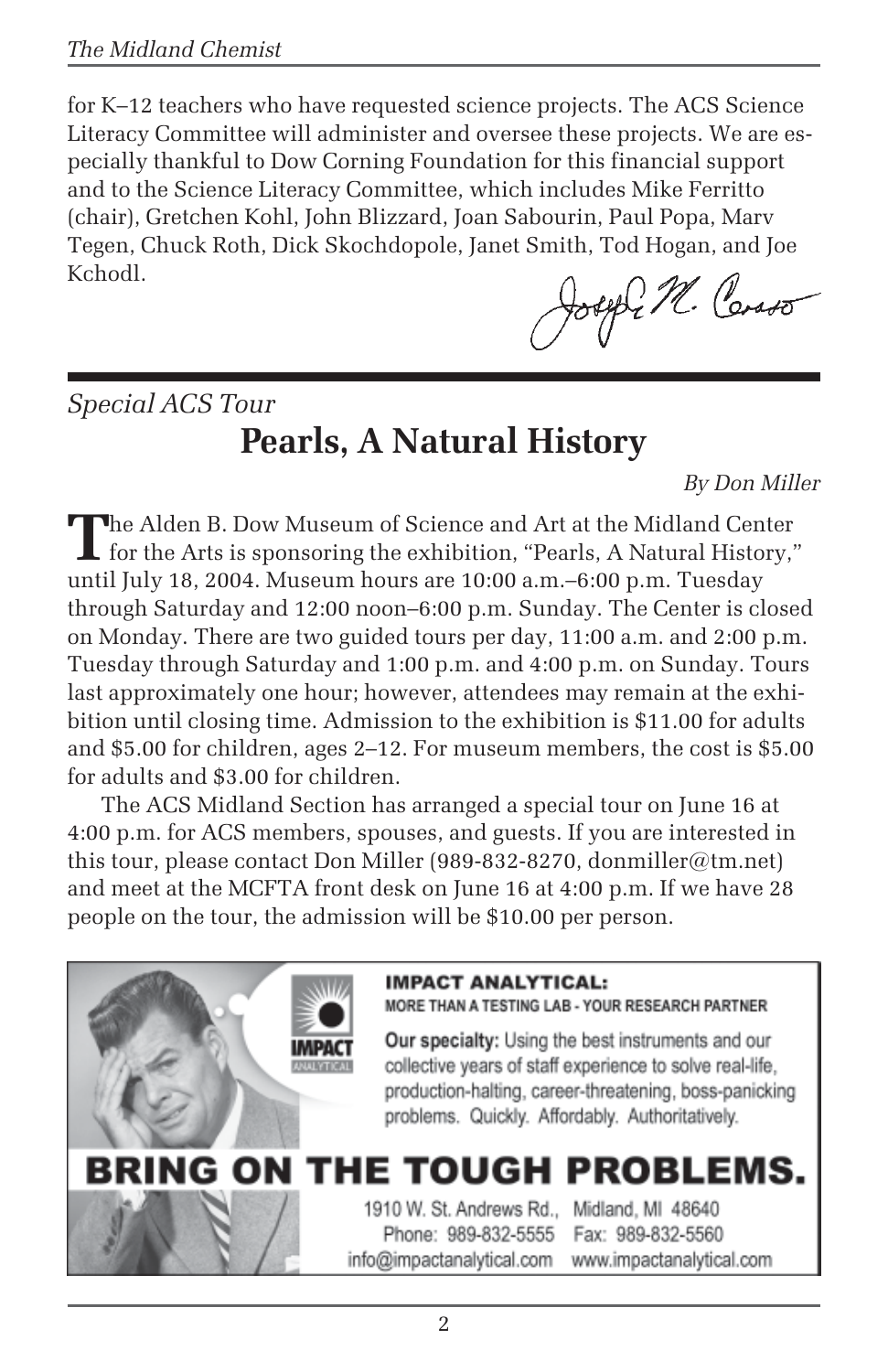## **Outstanding Science Achievers, Contributors Recognized**

*By Petar Dvornic, Deb Mendrick, and Ann Birch Photos by Mike Ferrito and John Blizzard*

**The 13<sup>th</sup> Annual Spring Science Education Recognition Dinner was** held on April 22. This dinner recognizes students, educators, volunteers, ACS members, and others for their achievement in or contribution to science in the Midland Section area. The dinner was held in the atrium of Dow 47 Building in Midland and was attended by 116 people. The event began with opening remarks by the 2004 Section Awards Committee chair, Petar Dvornic, and 2004 Midland Section chair, Joe Ceraso. Congratulations to all of the awardees!

#### **U.S. National Chemistry Olympiad**

John Lorand presented the awards to: Andrew Britt AuGres-Sims High School Steven Dittenber AuGres-Sims High School Mark Bourne **H.H. Dow High School** Jeffrey Ermak H.H. Dow High School Stephen Johnson Midland High School Michael O'Neal Midland High School Hanqing Zhao Mt. Pleasant High School Kyle Barriger Nouvel Catholic Central High School



*U.S. National Chemistry Olympiad award winners (left to right): Mark Bourne, Jeffrey Ermak, Stephen Johnson, Hanquing Zhao, Kyle Barriger.*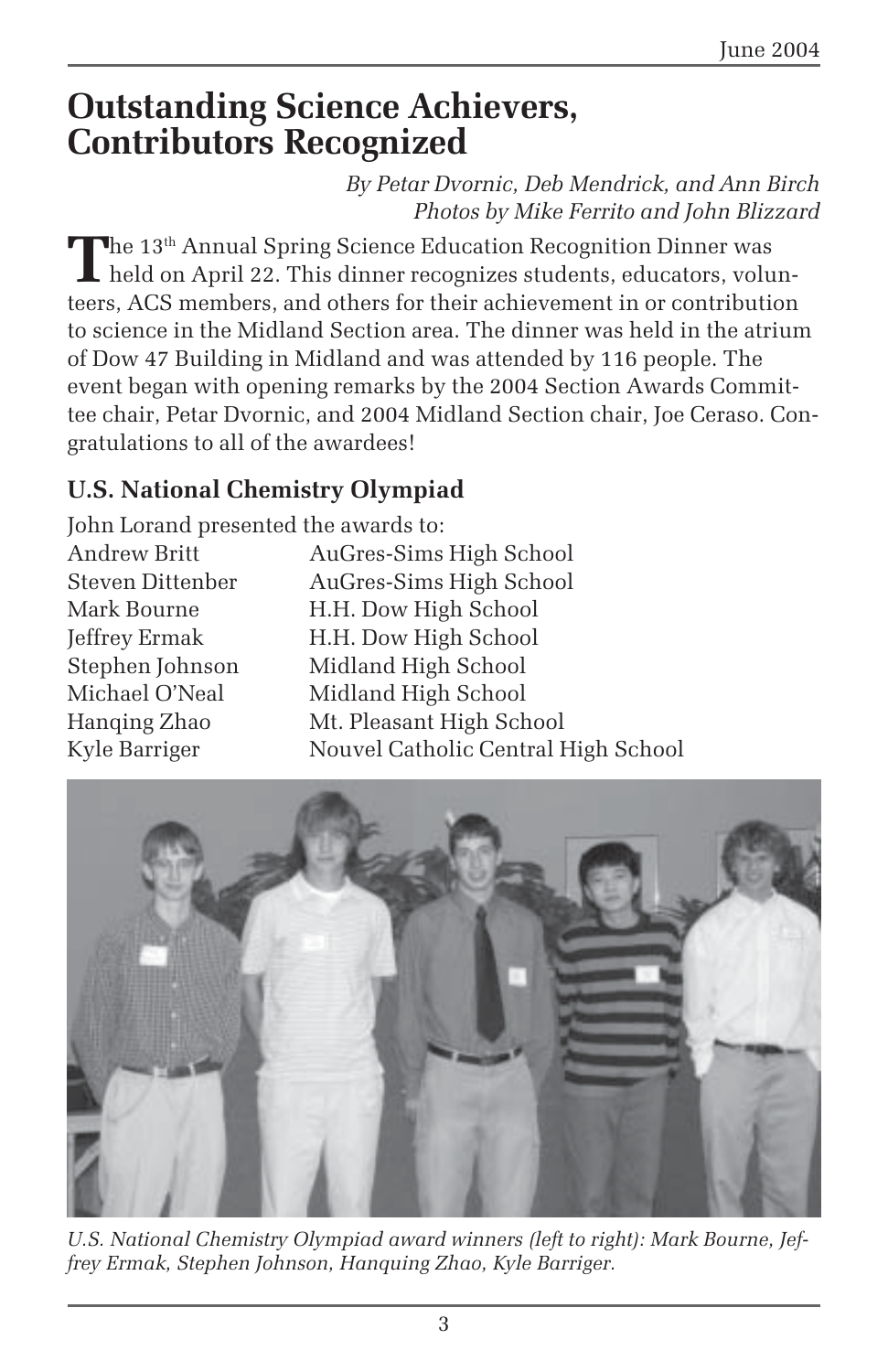#### **Outstanding High School Chemistry Students**

Mike Ferritto presented the awards to: Lindsay Allen Clare High School Erin Griffore Merrill High School

Alaine Dopp Midland Bullock Creek High School Megan Fojtik Bay City John Glenn High School Daniel Groves Mt. Pleasant Sacred Heart Academy Ashley Hardin Frankenmuth High School Steve Jahn Saginaw Arthur Hill High School Ryan Kanine Shepherd High School Annette Kosin Chesaning Union High School Connie Ofori-Dankwa Nouvel Catholic Central High School Ishan Roy Midland H.H. Dow High School Autumn Trombka Midland High School



*Outstanding High School Chemistry Students attending the recognition dinner.*

#### **Outstanding College Chemistry Students**

Petar Dvornic presented the awards to: Christopher Crouse Central Michigan University Jeffrey Johnson Delta College Kenneth Kearns, Jr. Saginaw Valley State University Jana Mapes Alma College—Biochemistry Michelle Merz Alma College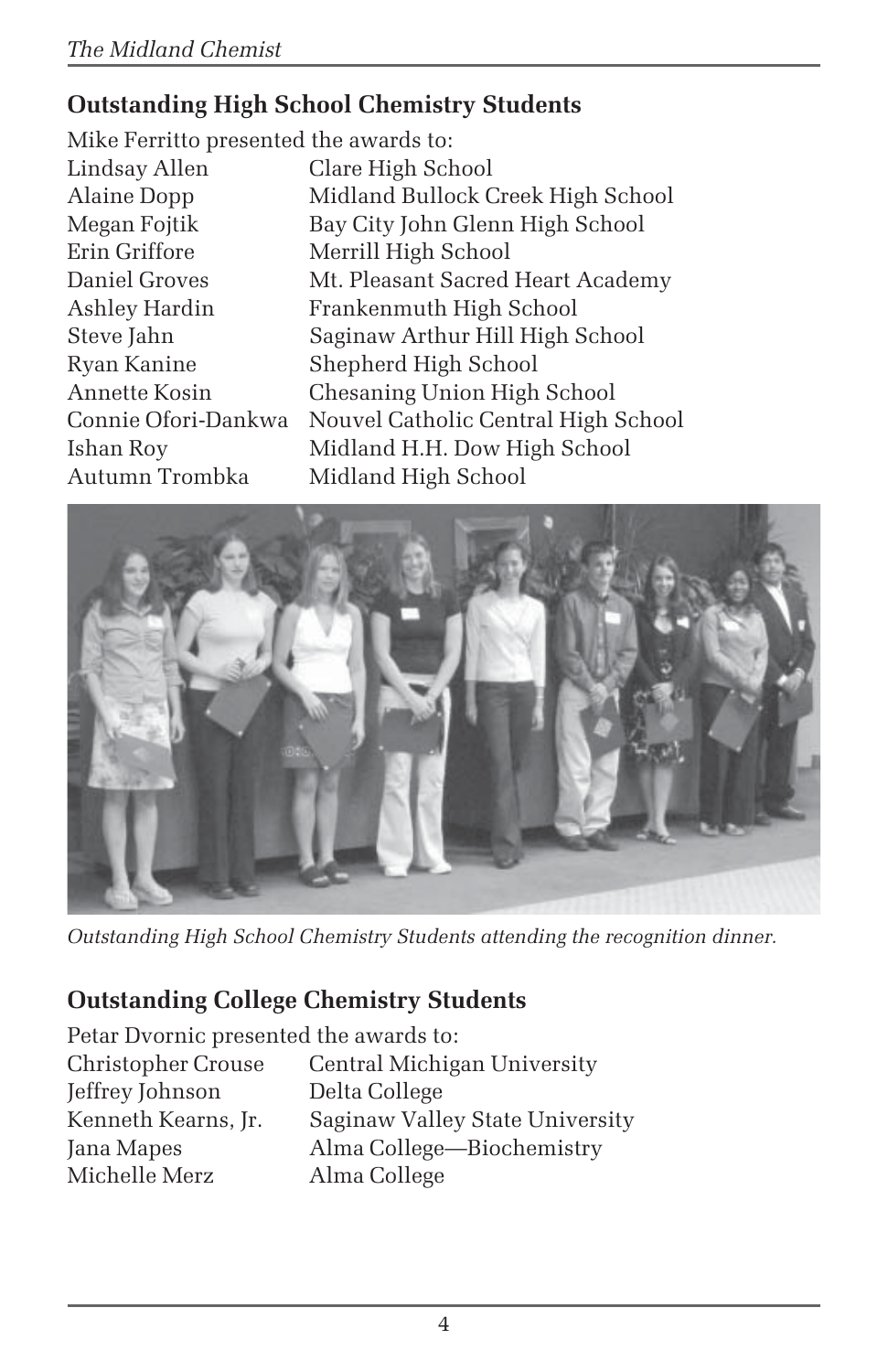

*Outstanding College Chemistry Students (left to right): Michelle Merz, Jana Mapes, Christopher Crouse, Jeffrey Johnson, Kenneth Kearns, Jr.*

#### **Outstanding College Chemical Technology Student**

Wendy Mathews presented the award to Fred Jackson, Delta College.

#### **Outstanding Achievement in Elementary Level Science Education**

Steve Kaganove presented the award to Joan Roels, first-grade teacher at Cook Elementary School. Mrs. Roels was nominated by several happy parents who described her as exceptional in communicating with her students and making them highly enthused about science. She is known for being very interactive with hands-on activities and experiments: "It was wonderful to see my child so enthused over something he learned at school that he had to share it with his family immediately." (This was a simple experiment involving the use of reagents to



*Fred Jackson (right) receives the Outstanding College Chemical Technology Student award from Wendy Mathews.*



*Joan Roels (right) receives the Outstanding Achievement in Elementary Level Science Education award from Steve Kaganove.*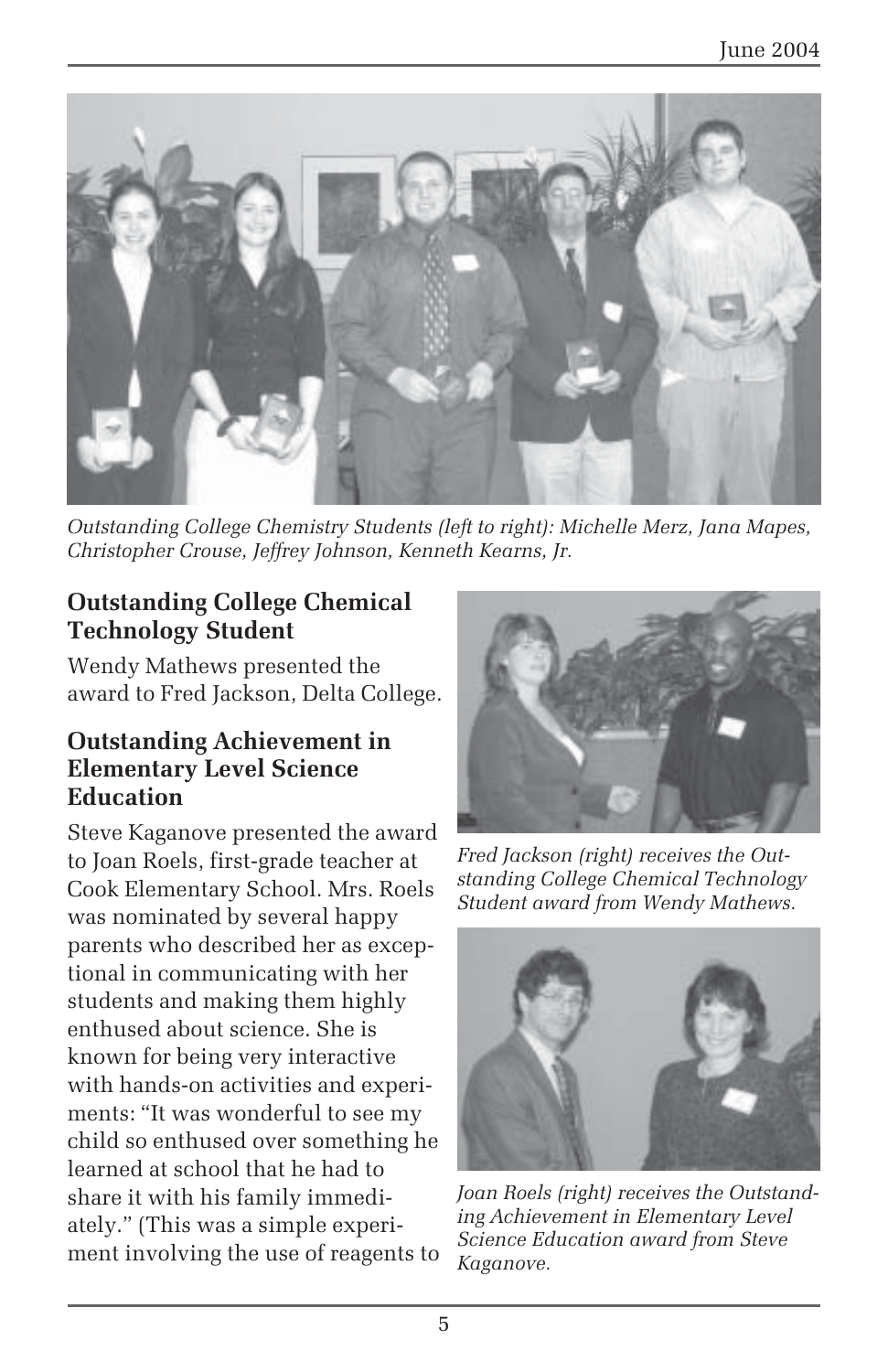suspend a paper clip in mid-air.) "My son is thrilled to go to school and has developed a love for learning."

#### **Outstanding Achievement in Middle Level Science Education**

Mary Tecklenburg presented the award to Christine Brillhart, Northeast Middle School. Ms. Brillhart is described as an excellent teacher who is dedicated to professionalism and especially her students—a leader among the staff. Her emphasis on active learning is particularly manifested in the science expo that she organizes with her students who prepare exhibits and invite elementary students and the general public to demonstrations. She obtained a Gerstacker minigrant for this project. Other projects involved thematic ex-



*Christine Brillhart (right) receives the Outstanding Achievement in Middle Level Science Education award from Mary Tecklenburg.*

hibits such as "Space Museums," "Rain Forest," Time Machine," and "Forensic Lab." She also conducts "Crime Scene," a two-week project in the eighth grade where students solve a make-believe crime using forensic science.

#### **Outstanding Achievement in High School Chemistry Teaching**

John Blizzard presented the award to Doug Grezeszak, chemistry and physics teacher at Ogemaw Heights High School. Mr. Grezeszak was instrumental in bringing National Chemistry Week and Earth Day into Ogemaw County, which gained national recognition. For "The Atmosphere and Beyond" program in 2004 he recruited 1206 students (out of the county's 3000) and 46 teachers. Fifty-two Ogemaw County high school chemistry students performed science demonstations and explained science principles—even the



*Doug Grezeszak (right) receives the Outstanding Achievement in High School Chemistry Teaching award from John Blizzard.*

Michigan State Police post chief was involved! Mr. Grezeszak is also a track coach who uses science to help athletes. For example, he made stu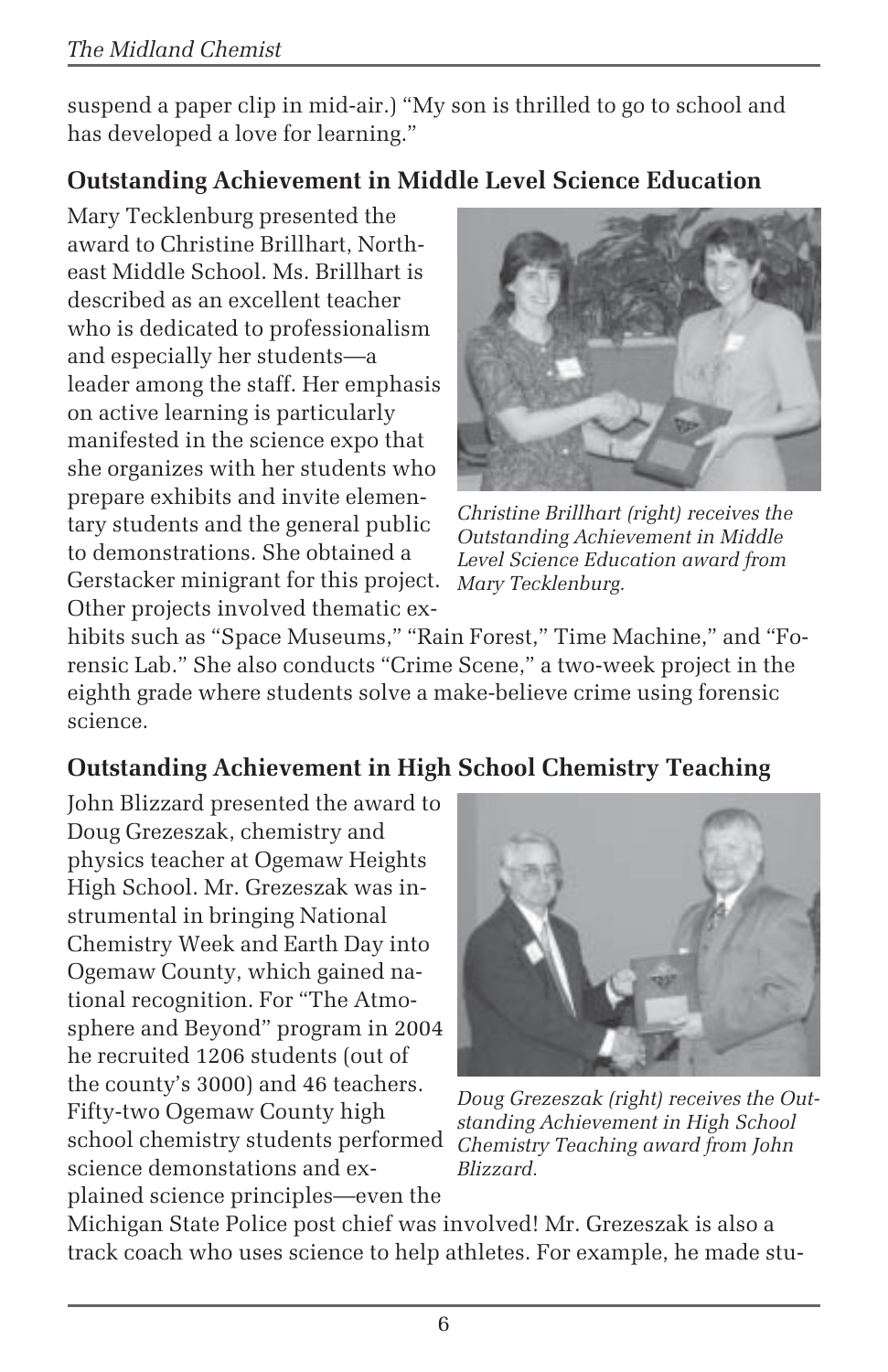dents scientifically determine the optimum approach to the discus throw. He is doing this in a county where only 6% of the population have college degrees and which is in the lowest 10% of Michigan per capita income. Comments from students: "I always seem to walk out of his class with a clear understanding of what he taught." "…impeccable character and a great educator." "…because of him I have had easier time in all my classes."

#### **Outstanding Achievement in College Chemistry Teaching**

Bob Howell presented the award to Professor Katherine Blystone, Central Michigan University. Prof. Blystone has taught CHM 101 "Armchair Chemistry" for over 10 years to non-science students. It is exceptionally difficult to interest students in science when it is not their major. Prof. Blystone excels at this. She received the best teacher award from CMU a couple of years ago and is in demand to give her class demonstrations outside of CMU. She always has one of the largest waiting lists for her course. Some comments: "She is a dynamo in the classroom…able to



*Katherine Blystone (right) receives the Outstanding Achievement in College Chemistry Teaching award from Bob Howell.*

engage the students to do things that they had no intention of doing." "This is teaching at its best." "Kathy is the kind of teacher this award was meant to honor."

#### **2004 Science Education Volunteer**

Steve Keinath presented the award to Jan Zanyk of The Dow Chemical Company. Ms. Zanyk gives four 40-minute science sessions each week to

#### *We're responsible . . .*

In 1988, the American Chemistry Council (ACC) launched Responsible Care® to respond to public concerns about the manufacture and use of Chemicals. Through this initiative, Dow Corning Corporation and other ACC members and partners are committed to continually improving our responsible management of chemicals.

We're responsible because we care.

#### **DOW CORNING**



<sup>© 2001</sup> Dow Corning Corporation. *Dow Corning* is a registered trademark<br>of Dow Corning Corporation. *Responsible Care* is a registered service mark<br>of the American Chemistry Council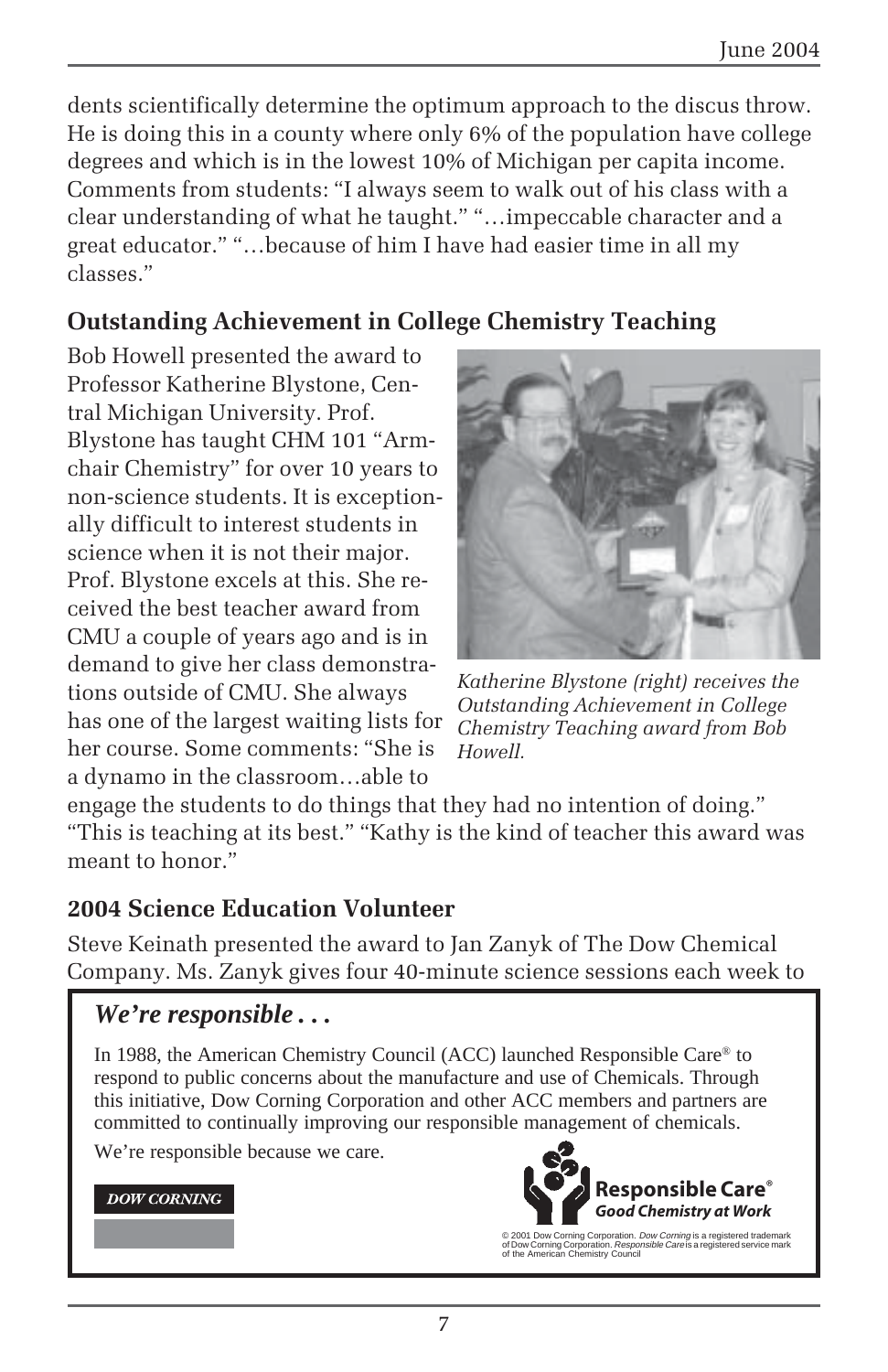#### *The Midland Chemist*

the  $1<sup>st</sup>/2<sup>nd</sup>$  grade combination class at Siebert Elementary School in Midland. She's been characterized by the classroom teacher as being one of those rare people who "have the gift of presenting technical information to an elementary audience" and by a student as: "She is really smart! I didn't really like science before, but all the experiments we've done are helping me get into it."



*Jan Zanyk (right) receives the 2004 Science Education Volunteer award from Steve Keinath.*

#### **Promotion of Diversity in Chemistry, Related Sciences and Engineering**

Joan Sabourin presented the award to Smallwood Holoman, Jr., of The Dow Chemical Company. Please see article and photograph on pg. 10.

#### **Salutes to Excellence**

Joan Sabourin presented Salutes to Excellence awards to Michael Garlick and Claire E. Grant. Please see article and photographs on pg. 12.

#### **50-Year Members of the American Chemical Society**

Joe Ceraso presented 50-year member awards to: Carlos M. Bowman M. Peter Dreyfuss Arthur G. Smith Bart J. Bremmer Douglas E. Leng Richard A. Stuckey These awardees will be profiled in the August 2004 issue of *The Midland Chemist*.

*50-year member Bart Bremmer (right).*



*50-year member Pete Dreyfuss*





*Smith.*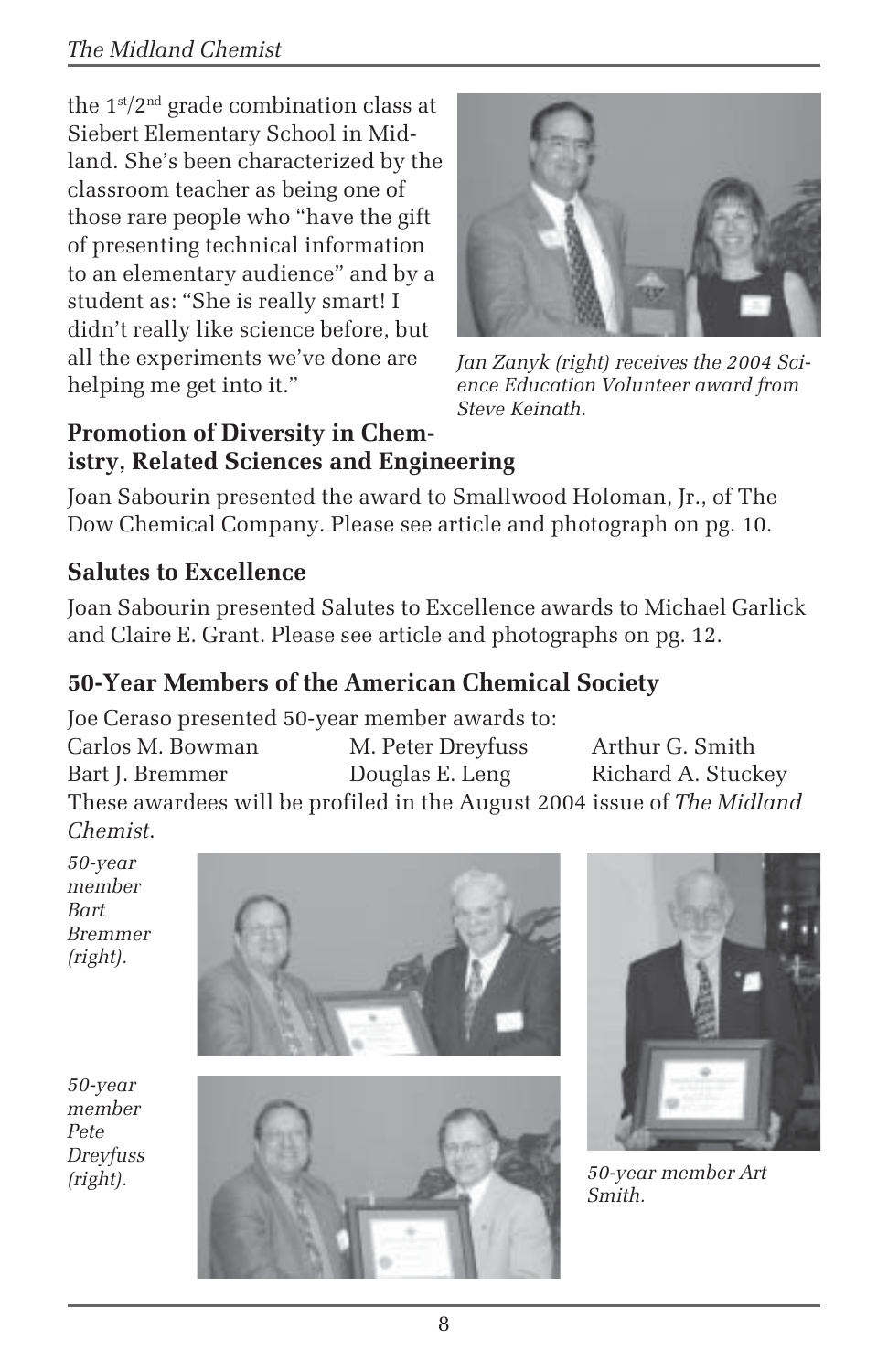The 2004 Midland Section Awards Committee includes the following volunteers: Peter Dvornic, Chair, Michigan Molecular Institute Steve Keinath, Michigan Molecular Institute Steve Kaganove, Michigan Molecular Institute Mike Ferritto, Dow Corning Deb Mendrick, Dow Chemical Wendy Mallory, Dow Chemical Wendy Mathews, Dow Chemical Pam Slavings, Dow Chemical Paul Popa, Dow Chemical Mary Tecklenburg, Central Michigan University

The Awards Committee would like to thank Randi Merrington and Dawn Wright of MMI, who provided invaluable assistance with this program. We would literally not be able to do it without them.

## **Student Affiliates Active at CMU**

*By David Baker and Sharyl Majorski-Briggs*

This last year has seen a bonanza of activities by the student affiliates **L** of Central Michigan University. President Diana Crossan and Faculty Advisor Sharyl Marjorski-Briggs have been very busy keeping their students active and engaged. There has been tremendous growth and enthusiasm in student affiliate membership. The students have done demonstrations for incoming students, at local schools, and for the chemistry department at CMU. Part of the fun was enhanced by wearing specially designed jerseys at all of their events. In order to encourage enthusiasm for chemistry by younger chemists they have become more active with the Younger Chemists Committee (YCC), participating in paintball and bowling and planning to invite them to their end-of-the-year picnic. During National Chemistry Week, the affiliates group ran a food drive for the soup kitchen of Isabella County. During the fall semester, many of the affiliates made that arduous and dangerous trek from Mount Pleasant to Midland to attend the Fall Scientific Meeting in Midland where many of the freshmen and sophomores in the group had their first experience at a science conference. In the fall they also had a picnic, although the much-anticipated softball game was cancelled due to inclement weather.

Over the winter break, some of the group spent a week in New York City sightseeing and over spring break they went to Chicago for Pittcon.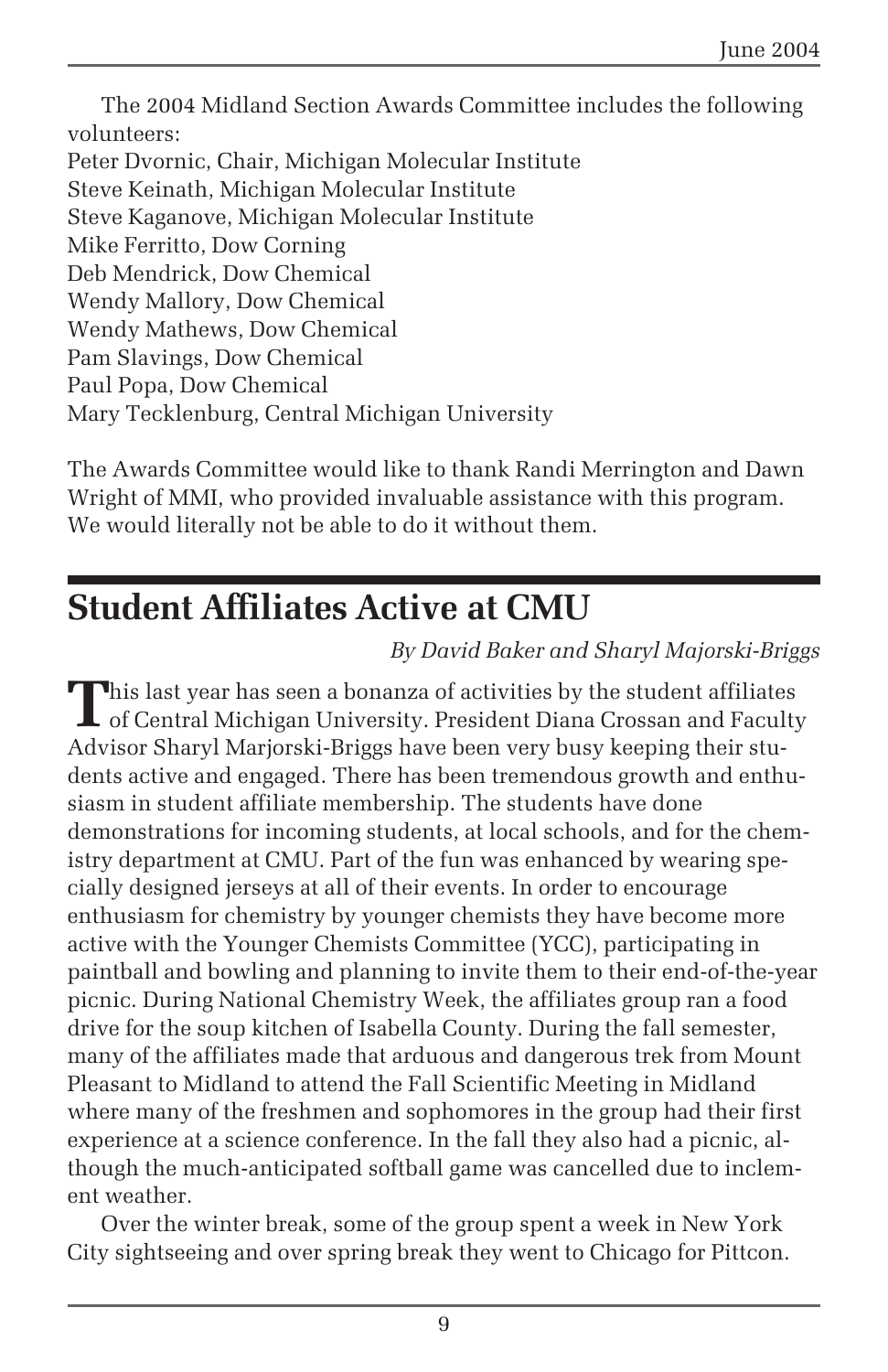## **Holoman Receives Diversity Award**

*By Lin Dorman*

**T**he Midland Section Minority Affairs Committee presents a biannual award for "Promotion of Diversity in Chemistry, Related Sciences and Engineering." Criteria for receiving this Award include teaching, mentoring, serving as a role model, and active and sustained participation in organizations that support diversity which have had a demonstrable impact on the



*Smallwood Holoman, Jr., (right) receives the 2004 Diversity Award from Joan Sabourin.*

promotion of diversity in chemistry, related sciences, and engineering. The award recipient for 2004 is Smallwood Holoman, Jr.

Smallwood works at The Dow Chemical Company, where he is the Dow Promise Manager. Dow Promise is an initiative to mobilize The Dow Chemical Company to positively impact and make a long-term contribution to African-American communities near Dow sites. In this role, Smallwood works with community leaders and teachers to produce programs that promote not only science and technology, but also the educational development of students and teachers alike. He has been active in this program since the inception of Dow Promise and has been instrumental in keeping its programs supported by Dow, and keeping the pipelines filled with Dow volunteers. One of the programs supported by Dow Promise includes the HOSTS (Help One Student To Succeed) mentorship program. This program is aimed at increasing students' ability to read at Claytor Elementary in Saginaw and partners volunteers with a student for 45 minutes/week. The results have been amazing! Smallwood's commitment to ensuring the program has the resources to continue is a tribute to his commitment to helping children succeed.

He has also been very active in NOBCChE (National Organization for the Professional Advancement of Black Chemists and Chemical Engineers), both nationally and locally. He has served as president of the Midland Chapter and national board member, and currently serves as the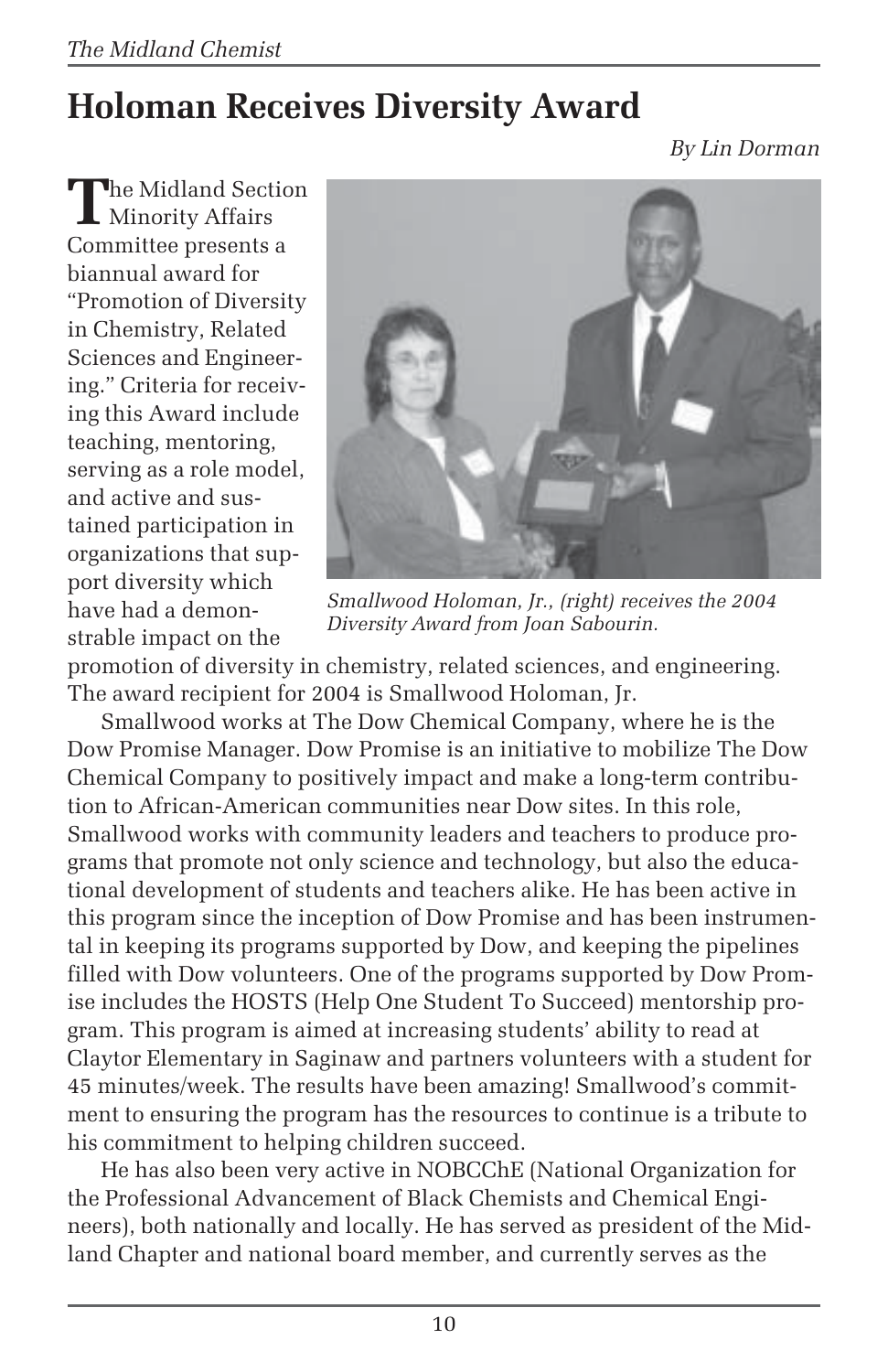national chair for the Science Fair program. The Science Fair brings students from all over the country together to compete at the NOBCChE national conference annually. It is no small feat to coordinate this effort!

Smallwood received his BS in chemistry from Norfolk State University. He works with the Detroit Area Pre-College Engineering Program and the Midland County Council on Aging, in addition to his Dow Promise activities. He is a member of the Delta College Board of Trustees and Central Michigan University Chippewa Club, and is a devoted member of Faith Ministries Baptist Church.

#### *Call for Posters*

## **2004 Fall Scientific Meeting**

**P**lease consider presenting a poster at the Fall Scientific Meeting, which will be held on a Friday in October this year. Abstracts are being accepted now through September 15, 2004. All areas of chemistry and chemistry-related topics are invited. For more information about the meeting check http://membership.acs.org/m/midl/fsm04/index.htm

#### **Abstract Format**

Each abstract should contain; title, author(s) and author(s) affiliations, and abstract body text. The format specifics:

- Single spacing with blank line between title and author and between author and abstract body text
- Times New Roman size 12 font (or comparable)
- Submitted as an e-mail attachment in either Microsoft Word or Adobe Acrobat (pdf) format.
- 225 words or fewer
- Presenting author's name underlined (Note: The e-mail address of the submitter will be the default contact person for all additional information.)

E-mail abstracts to: vohs1jk@cmich.edu. Address questions to: Jason Vohs, Department of Chemistry, Central Michigan University, vohs1jk@cmich.edu.

Do you want to help with the planning of this year's meeting? Contact either Dale or Buford and we'll get you involved.

| Dale LeCaptain              | Buford Lemon         |
|-----------------------------|----------------------|
| $lecap1d$ j@cmich.edu       | blemon@down.com      |
| Central Michigan University | Dow Chemical Company |
| $(989) 774 - 3993$          | $(989) 636 - 4189$   |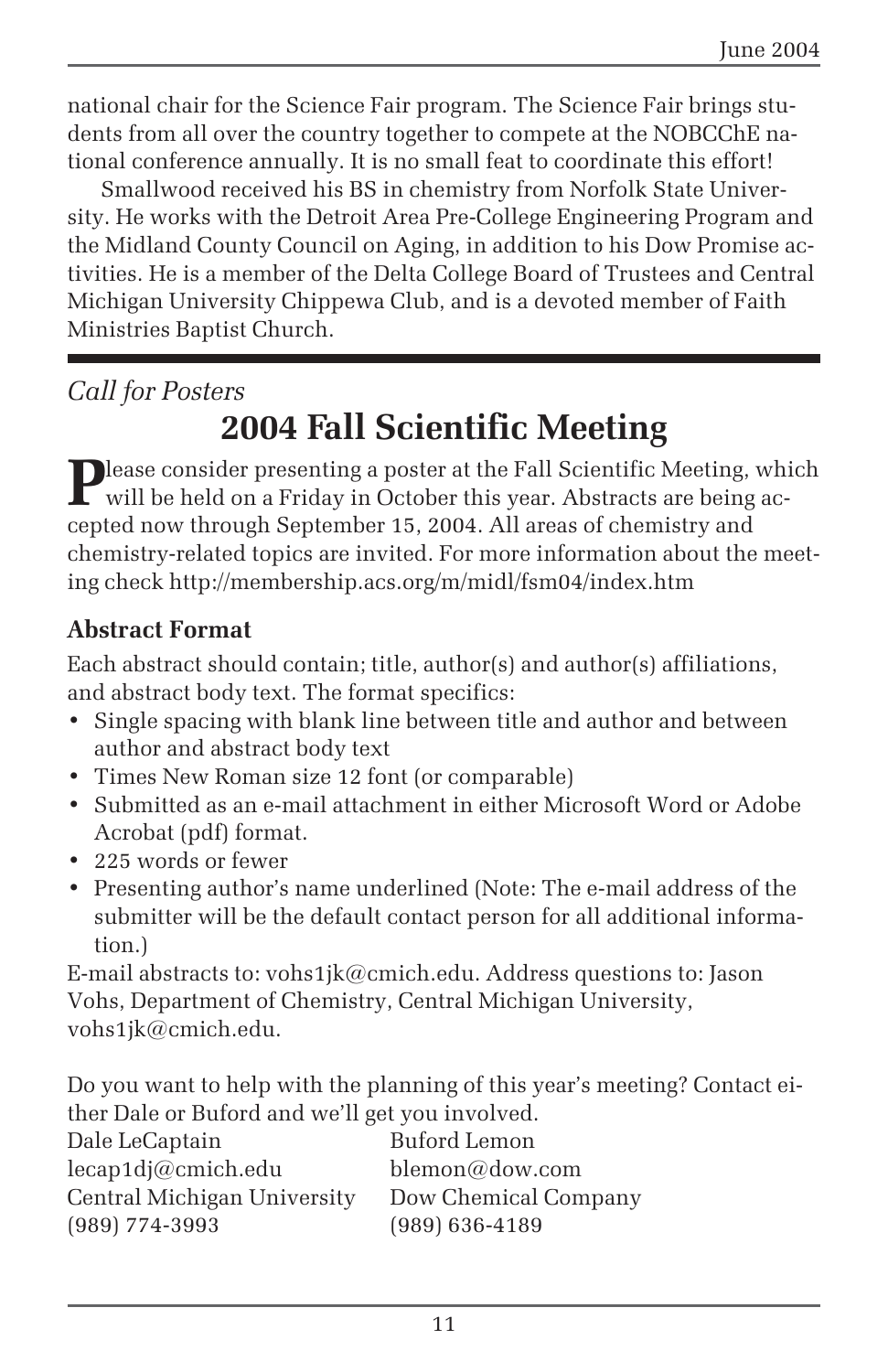## **Midland Section Presents Salutes to Excellence**



*By Joan Sabourin*

Salutes to Excellence is an award program that recognizes the positive impact on everyday life made by a product of chemistry, a practitioner of chemistry, or a place of importance in chemistry. A central part of the program is the presentation of a commemorative plaque, furnished by the American Chemical Society Office of Community Affairs, for the chemistry achievement being honored.

At the Midland Section Spring Science Education Recognition Dinner, two practitioners of chemistry were presented with a Salute to Excellence Award.

Mike Garlick has had a positive impact on the lives of many through his persona as "Dr. Slime." He has spent many hours developing and assembling interactive demonstrations that bring chemistry to life for hundreds of K–12 students and beyond. Over the years he has continued his participation in National Chemistry Week at Sci-Fest where his area has always been packed with young and old alike.

Claire E. (Geni) Grant is recognized for her dedication to the science and art of chemistry through aviation. She has participated in several Midland Section celebrations of National Chemistry Week at Sci-Fest. Her area of expertise was shared with enthusiasm at last year's Sci-Fest under the theme of "The Earth's Atmosphere and Beyond." She continues to help make science through aviation a part of many lives.



*Mike Garlick (right) receives a Salute to Excellence from Joan Sabourin.*



*Claire Grant (right) receives a Salute to Excellence from Joan Sabourin.*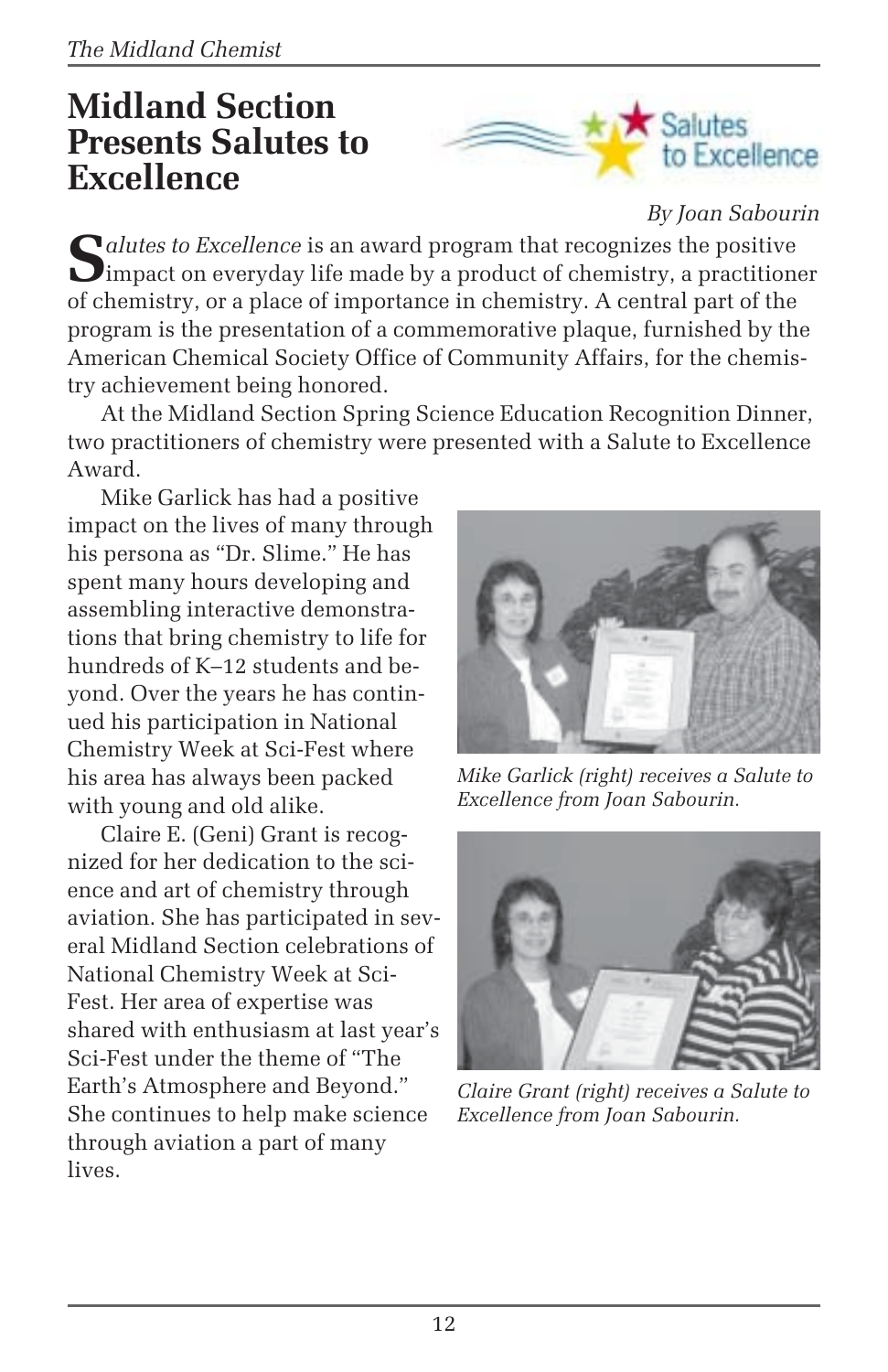## **Section Records Archived for Future Use**

#### *By Wendell L. Dilling*

**T**he Midland Section Historian Committee is composed of three people I who are charged with the safe keeping of the Section's archives. In addition to the historian (Wendell Dilling), other committee members are Robert E. Kohrman, who serves as the assistant historian, and Jennifer A. Walton, who serves as a committee member. Bob was instrumental in the use and display of archival materials during the Section's 75th anniversary in 1994, and Jennifer keeps tract of archival materials that are on display at various locations and helps members find the archives.

One duty of the historian is to ensure that Section records are not lost and are maintained in good order. The Section's archives are stored in the Clarke Historical Library at Central Michigan University. A visit to the archives at least once a year is made to check on their condition. The Clarke Library has many archival materials and does a superb job of maintaining them. The most recent visit to the Section's archives was made in April this year at the time when additional materials from 2003 were added to the archives. This was duly reported to the Board of Directors at the 2004 May board meeting.

The materials added to the archives this year are typical of those added in recent years. They included such items as the 2003 annual report, minutes of the board of directors meetings for 2003, copies of pages that were on the Section's web site in 2003, a complete set of issues of *The Midland Chemist* for 2003, and the 2003 nonprofit corporation information update. Other items were program booklets and flyers from various 2003 Section activities such as the Fall Scientific Meeting, the Spring Science Education Recognition Dinner, Professional Day and other activities at the Midland County Fair, and the Science Literacy program.

Staff members of the Clarke Library, primarily Archivist Marian Matyn and student helpers, prepare an index of the materials in the Section's archives and update it each year when additions are made to the archives. The Section's archives dated from 1919 to 2003 now occupy 24 boxes and four oversized drawers. Within each box are numerous folders, which contain specific items. The index shows what materials are in each folder. The Section historian has a copy of this index and a copy is available in the Clarke Library. The Section's archives are on deposit in the Clarke Library and are available for anyone, including non-ACS members, to look at in the library. Ownership of many archives in the Clarke Library has been transferred to the Library, but the Midland Section retains ownership of the Section's archives.

The Section's archives contain some very interesting materials includ-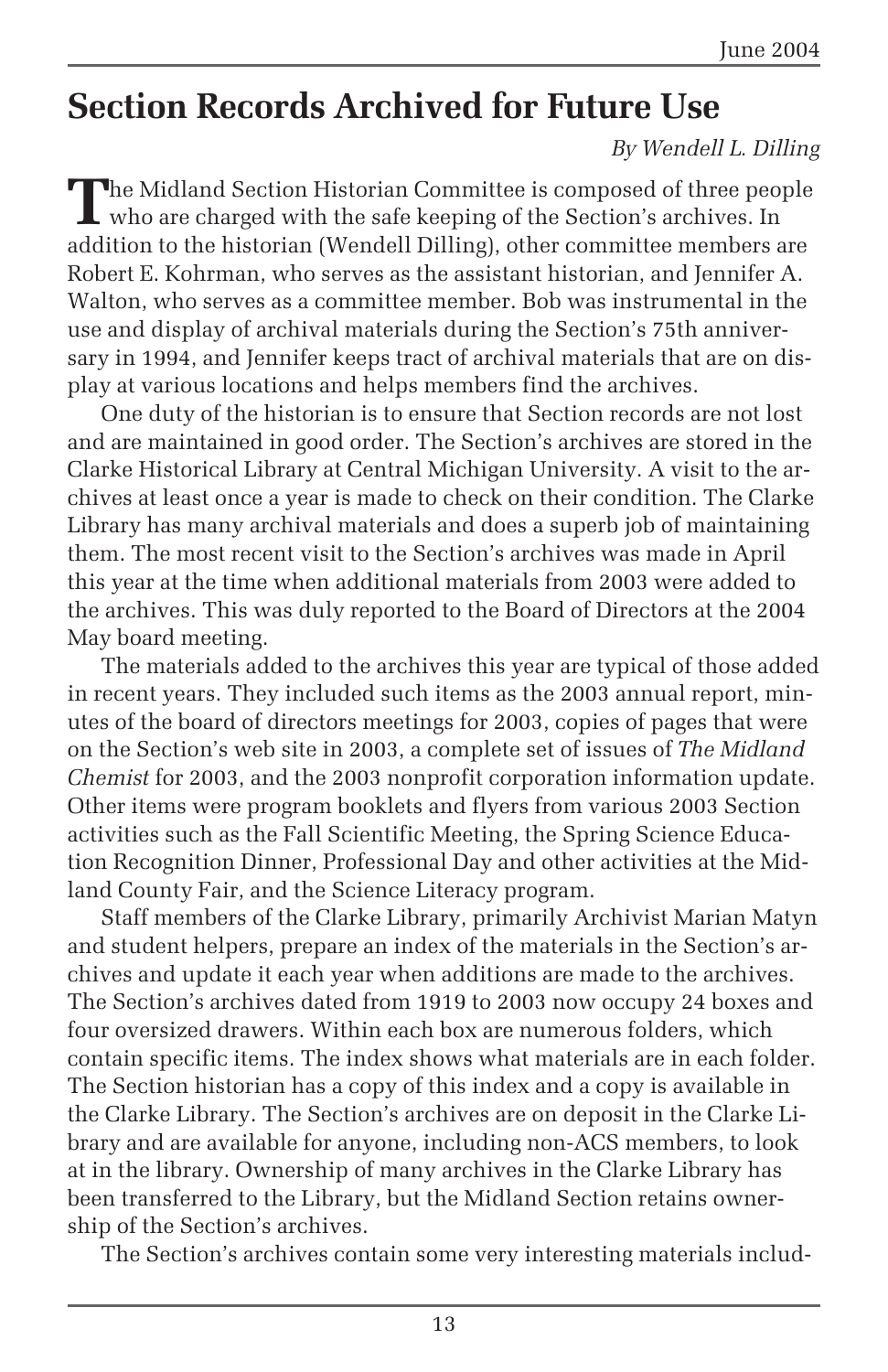ing in box 1, folder 2, the original charter issued to the Midland Section by National ACS and dated December 8, 1919. Also making very interesting reading is the Minute Book, 1920-September 21, 1936 in box 1, folder 8. What one learns from this minute book is that the early history of the Midland Section is the same as part of the history of The Dow Chemical Company.

Another responsibility of the Historian Committee is authorizing the loan of items from the archives for display within the Section. For example, the seven outstanding performance awards received by the Midland Section (for 1973, 1990-1994, and 1999) have been on display at Delta College for several years, and the award for 2001 has been on display at Central Michigan University for several years. Any Section member who would like to display such items at their work location should contact the historian (631-1621 or dilli1wl@mail.cmich.edu). Anyone who would like to look up information in the archives should contact Jennifer Walton (ehler1ja@mail.cmich.edu) or go directly to the Clarke Library.

For several years the Midland Section has made an annual contribution of \$100 to the Clarke Library as a token of thanks for processing and maintaining the Section's archives. This is essentially the entire budget for the Historian Committee. For this contribution the Section gets an ideal location to store and use the archival materials, and the Clarke Library gets a significant amount of archival material that can be used by anyone interested in research in nearly a hundred years of Michigan chemistry. This contribution is acknowledged in the Clarke Library's newsletter "Reflection from the Clarke."

Another activity of the historian in the past couple years has been the contribution of an article titled "In Past Issues of *The Midland Chemist*," to each issue of that publication. These notes briefly recount some items of interest in *The Midland Chemist* issue 10, 20, 30, and, just since April of 2004, 40 years prior to the current issue. These articles are meant to help us recall people, activities, or important events that occurred in the past history of the Section.

Finally, since the member interest survey was completed in 1999, the historian has used the Section's annual report to prepare a list of all the members and others who have served the Section in various capacities during that year. This list is given to the Membership Growth and Retention Committee to be added to the Section's member database. This database can serve as a source of information for recruiting members for new jobs, for presenting awards to members for service to the ACS, or for other purposes.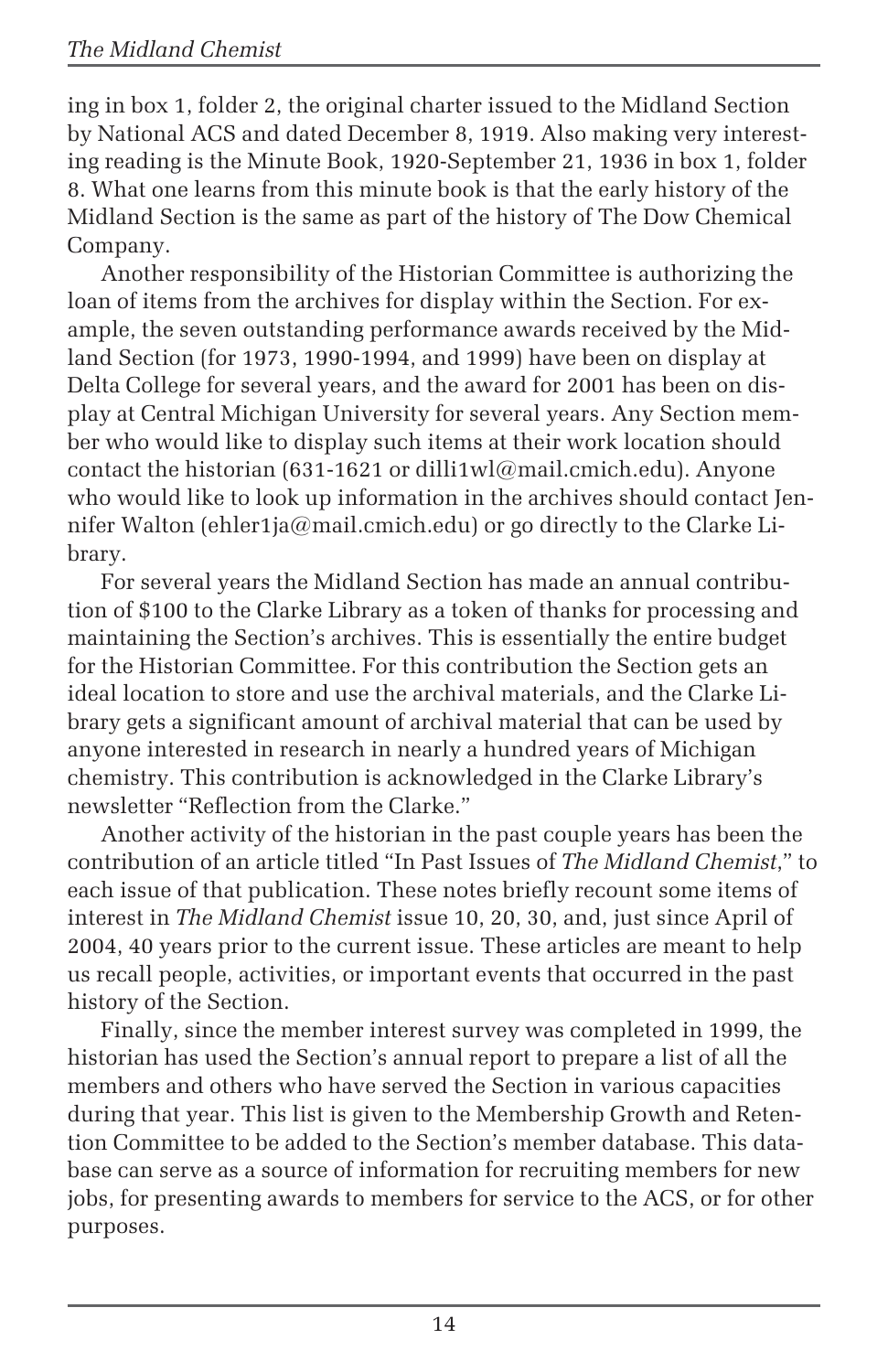## **Chemical Technicians Celebrate!**

*Submitted by Connie Murphy and Bob Krystosek*

**A**nniversaries are times to celebrate past accomplishments and con-<br>sider future opportunities. 2004 marks the 40<sup>th</sup> anniversary of the Committee on Technician Affairs (CTA), the  $15<sup>th</sup>$  anniversary of the National Chemical Technician Award (NCTA), and the 10<sup>th</sup> anniversary of the Division of Chemical Technicians (TECH). ACS is invited to join in the celebration, increasing the awareness of the role chemical technicians play in industry and the Society, and helping develop opportunities for increased involvement in the chemistry community.

#### **The Celebration**

In honor of these three anniversaries, a Presidential Event entitled "A Celebration of the Professional and Scientific Value of Chemical Technicians in the Society—We've Come a Long Way" will be held at the ACS National Meeting in August. Opening remarks by ACS President Charles Casey and a keynote address by ACS President-Elect William Carroll will be followed by two panel discussions. One will focus on the changing expectations for technicians and the ways in which technician education is responding. The second will feature previous NCTA winners, the impact of their accomplishments, and the changes they have experienced. The Presidential Event will be held on August 24 and is co-sponsored by the Committee of Corporation Associates. The Presidential Event will be followed by a reception. Past chairs of TECH and CTA and other key developers of these organizations and the NCTA will be recognized.

#### **The Role of Chemical Technicians in Industry**

The anniversary celebrations highlight how, with the ever-expanding growth of technology and chemical applications, the role of chemical technicians in the chemical process industry has made a dramatic paradigm shift. In past years, technicians were largely viewed as a "pair of hands" in the laboratory. By contrast, today's technicians are important players in technology-business teams where they are required to think analytically, solve problems, use current technologies in a wide range of fields, communicate and report findings, manage multiple projects simultaneously, and plan for future directions. Whether employed in government or academic labs, the chemical industry or related businesses, chemical technicians are invaluable members of the scientific team. A common goal of technicians and their supporters is to continue increasing the awareness of the important contributions that chemical technicians make to the national economy and to society as a whole.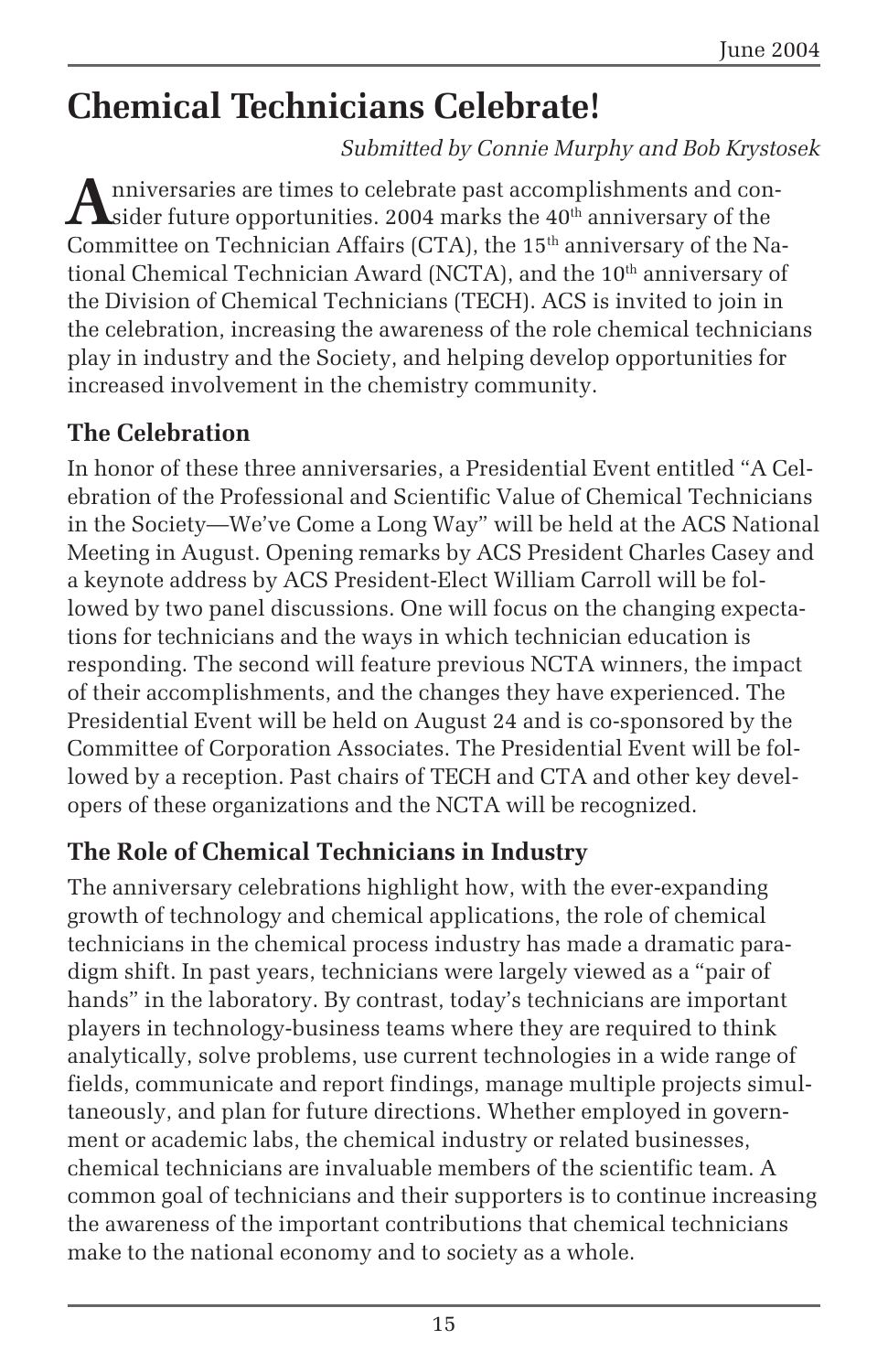#### **The Role of Chemical Technicians in the Society**

The anniversary celebrations honor the milestones of technician involvement in ACS. Since 1964, when the Committee on Technician Affairs (then the Committee of Technician Activities) was established, support for and involvement of chemical technicians has grown within ACS.

*The Committee on Technician Affairs (CTA)* charter is to serve as the Society's governance body that represents and advances the interests of technicians. Over the past 40 years it has proven to be a catalyst for change, benefiting technician members and associates.

*Technician Affiliate Groups (TAGs)*, the formation of which was an early CTA priority, provide a venue for technicians to become involved with their local sections. By 1972, twelve TAGs were planning programs, presenting continuing education activities, and publicizing the contributions of technicians to the local chemistry community.

*The National Chemical Technician Award (NCTA)* was established in 1989. The recipients of this annual award, listed on TECH's web at http://members.aol.com/ACSDoCT/techhome.htm, are now recognized at TECH dinners held at the Spring ACS national meetings.

*The Division of Chemical Technicians (TECH)* evolved from the National Conference of Chemical Technician Affiliates, a group that worked with CTA to organize symposia, instrument training workshops, and leadership training seminars. Granted probationary status in 1991, TECH attained full division status ten years ago in 1994. Along with planning programming for ACS meetings and maintaining communications with its members via a web site and newsletter, TECH has assumed the coordination of TAG activities.

#### **Opportunities for Involvement**

Chemical technicians, if encouraged to participate in Society activities, can play a valuable role. Inviting chemical technicians to join ACS is just the first step. Opportunities for professional development and recognition must be promoted. In addition to participating in the above activities, chemical technicians serve as councilors, regional meeting planners, and chairs of other committees. The key is identifying more areas at the local, regional, and national levels where these highly skilled scientific professionals can become involved. Chemical technicians have come a long way, but there are still more places to go!

You are cordially invited to attend the Presidential Event celebrating the 40<sup>th</sup> anniversary of the Committee on Technician Affairs (CTA), the  $15<sup>th</sup>$  anniversary of the National Chemical Technician Award, and the  $10<sup>th</sup>$ anniversary of the Division of Chemical Technicians (TECH), to be held at the ACS National Meeting on Tuesday, August 24.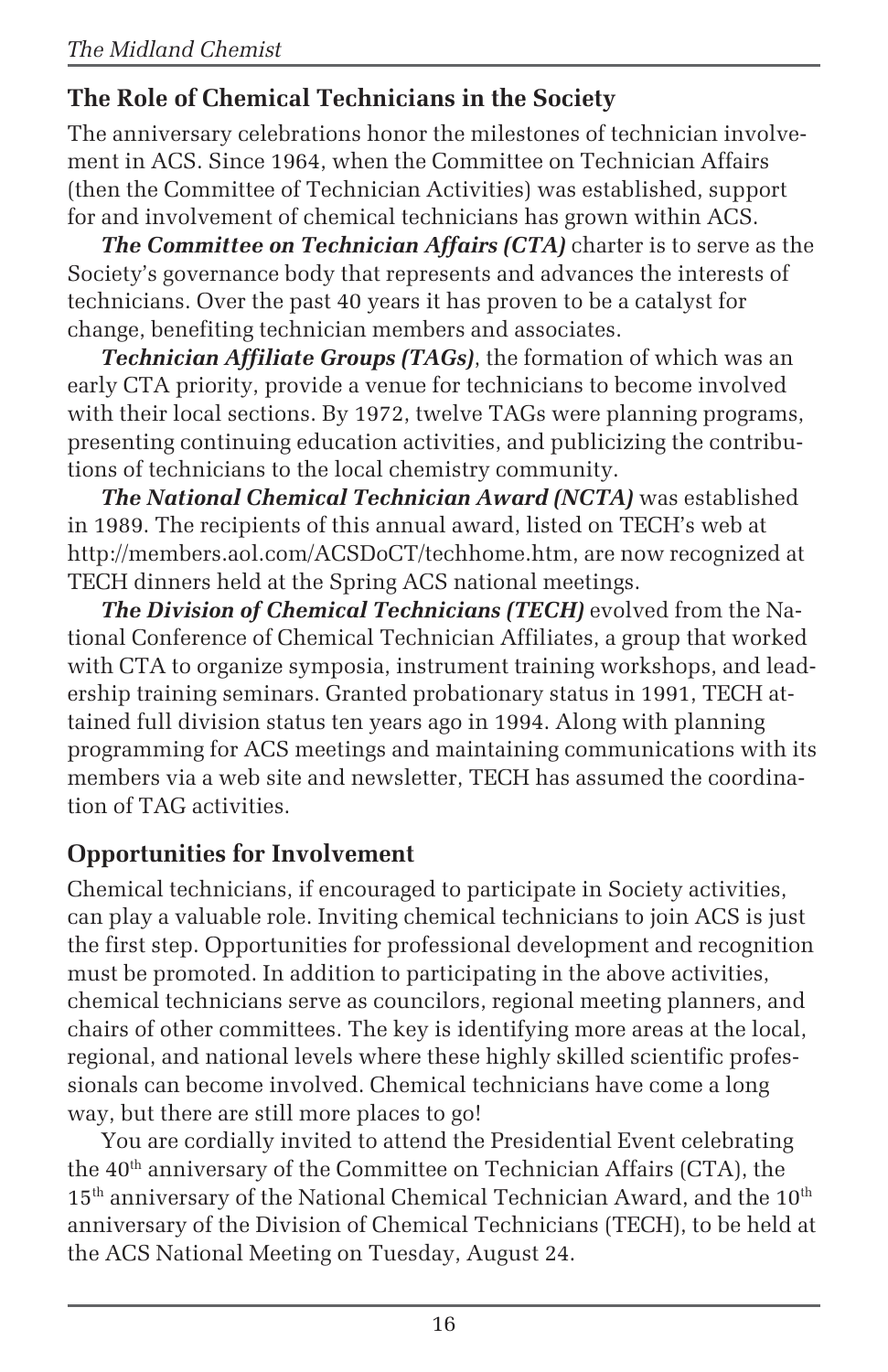## **227th National ACS Meeting**

#### *By Bob Howell*

The 227<sup>th</sup> National Meeting of the American Chemical Society was held I in sunny Anaheim, California, March 26–April 1, 2004. The meeting was one of the most successful ever held on the west coast with 14,141 total attendees present: 7,595 full members, 3,801 students, 2,801 exhibitors, and 467 guests. The exhibition was also large, with 314 exhibitors occupying 496 booths. Approximately 8,000 technical papers were presented. The employment clearinghouse was a beehive of activity with 1,282 job seekers competing for 271 positions posted by 121 employers. The ratio of job seekers to available positions reflects a dramatic turnaround from the situation a few years ago. In fact, unemployment among practitioners of the chemical sciences stands at 3.5%, an all-time high.

The Midland Section was in prominence at the Anaheim meeting. In addition to the hard-working councilors (Howell: Patents and Related Matters Committee, Polymer Education Committee, Polymer Nomenclature Committee, Organic Examination Committee; Kohl: various committees and the I&EC Division), several other Midland Section members were highlighted. Perhaps most prominently, Connie J. Murphy was elected to the Committee on Committees. This is a real accomplishment and reflects Connie's winning personality and aptitude for hard work as well as her political acumen. The candidates for District II director are Diane Schmidt and Thomas H. Lane (Midland). Individuals selected as candidates for director-at-large are David F. Eaton and Theodore E. Tabor (Midland). Judith Giordan will run as a petition candidate for this position. Angelo Cassar, currently Midland Section alternate councilor, was elected treasurer of the I&EC Division. Mike Owen and associates ran a symposium on organosilicon polymers. Kurt Brandstadt contributed an outstanding technical presentation to that symposium.

The Council elected F. Sherwood Rowland (Nobel Prize in chemistry; ozone depletion) and Isaiah M. Warner as candidates for 2005 ACS President-Elect. E. Anne Nalley will run as a petition candidate for this position. The Council meeting was briskly run under the direction of President Chuck Casey. President Casey has taken on academic employment as a major initiative for his presidential year. As an initial component of this effort a symposium on hiring was held in Anaheim. An emphasis of the symposium was that chemistry is broadening and the old definitions/subdisciplines no longer apply. For example, only about 30% of industrial positions for chemists are now listed in *C&EN*. The remainder are posted in more specialized publications. Even the advertisements in *C&EN* usually list non-traditional areas of chemistry: materials/poly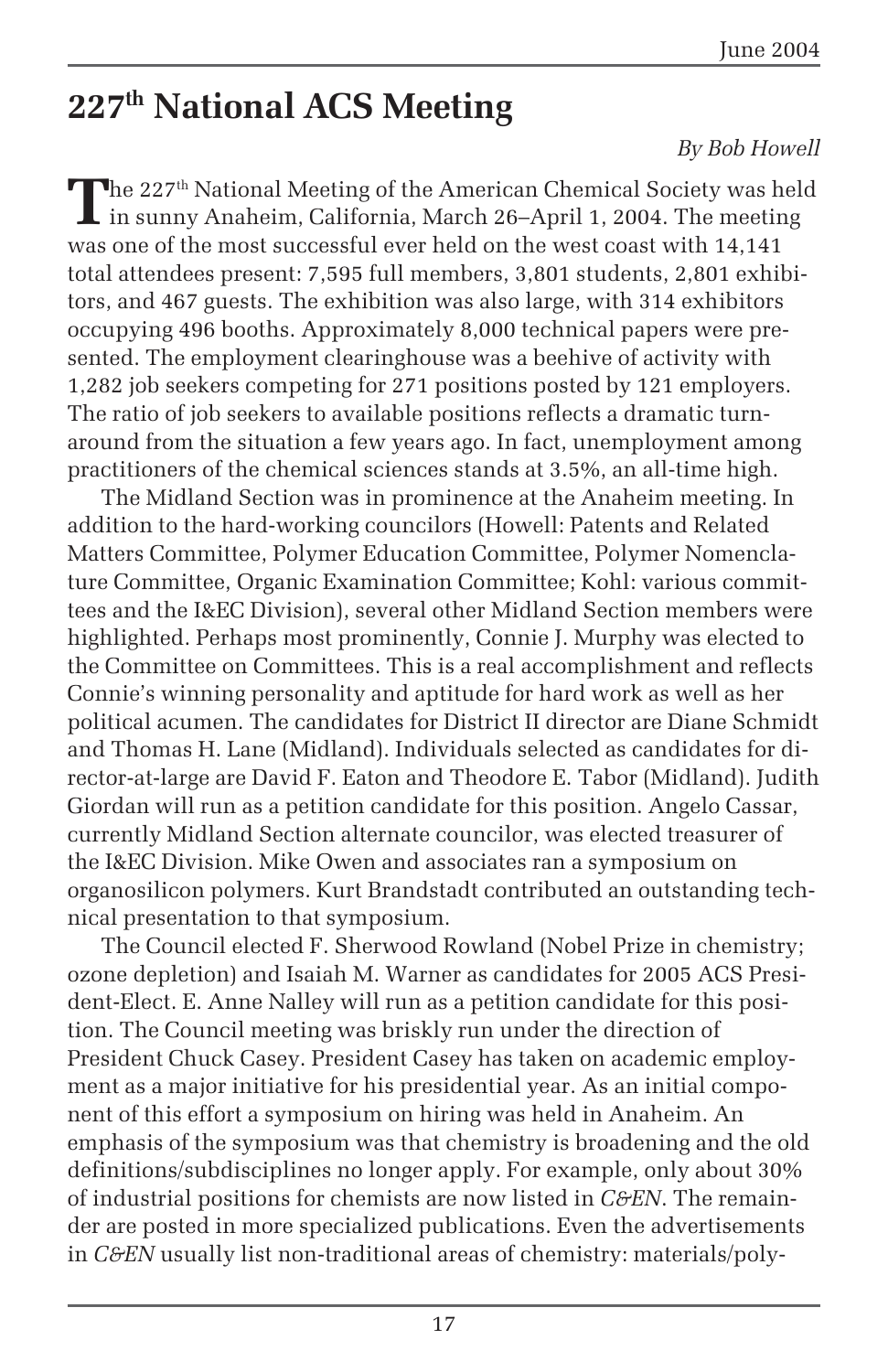mers/nanoscale/nanotechnology/biomaterials/nanoscale systems/green chemistry. The same is happening in the academic community. Of the last eight people hired into the Department of Chemistry at Princeton, *six had degrees in areas other than chemistry.*

The profile of people employed in the academic community is changing in other ways as well. Over the next ten years there will be a 38% increase in the need for post-secondary academic positions. The greatest need will be at community colleges and four-year institutions. However, there will be a much greater reliance on fixed-term faculty and graduate assistants. The number of tenure-track faculty will actually decline. Increasingly, positions in both academe and industry will be filled by individuals whose country of origin is not the U.S. Currently, 195 U.S. Ph.D.-granting institutions generate approximately 2,000 graduates annually; 1,200 of these are international students.

The academic employment initiative (AEI) will continue at the fall meeting in Philadelphia. It will feature a poster session at the Monday evening Sci-Mix in which candidates for employment will present papers. This represents an effort to provide candidates with exposure to the greatest number of potential employers. Two other actions reflect this response to the broadening nature of chemistry. At the fall meeting in Philadelphia the Committee on Science will sponsor a symposium entitled, "Strategic Responses to Changing Needs in Doctoral Education." During summer 2005, the Committee on Professional Training will begin a fundamental examination of the basic components of the B.S. degree in chemistry. Many B.S. degree programs are still fairly traditional and do not reflect the changes occurring in the profession. President-Elect Bill Carroll has adopted a focus on K–12 education, with emphasis on high school curriculum, as a special theme for his term.

A major item of discussion at the Council meeting was the proposed association with the American Institute of Chemical Engineers (AIChE). Over the past several years AIChE has suffered severe financial reverses and found itself without resources to remain an independent organization. It had approached the ACS with a proposal for a merger of the two societies. However, over the past six months a number of actions (giving up expensive office space in New York City, major staff reduction, dissolution of pension funds, outsourcing publications to Wiley, reducing member services, etc.) has led to an improvement in its financial position. It is no longer interested in merging with ACS. However, the two organizations will pursue an alliance where they will remain separate but work collectively and cooperatively. The boards of the two organizations have agreed to explore potential programmatic, membership, and operational partnerships. AIChE is the younger and smaller (50,000 members) of the two or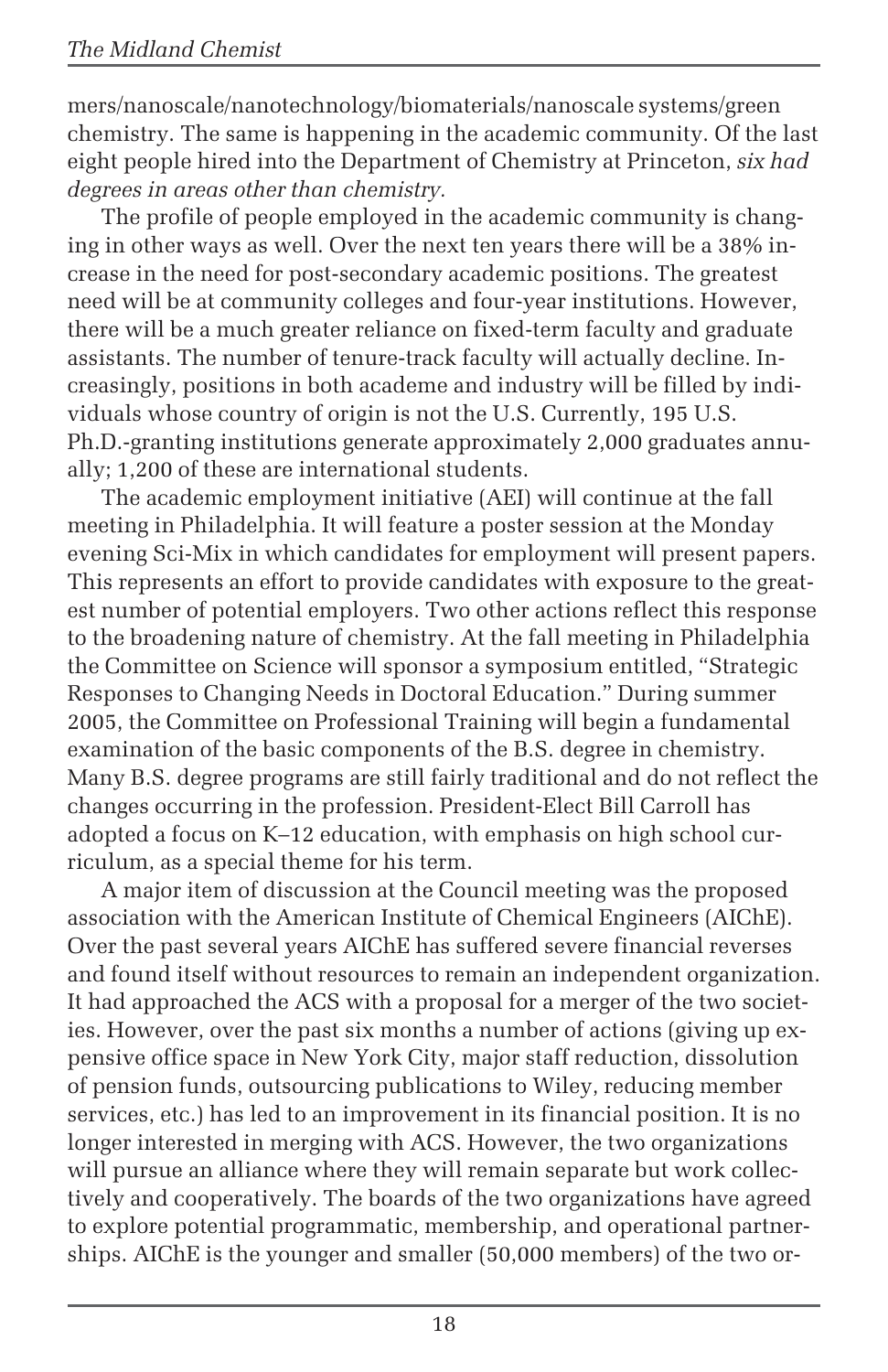ganizations. About 8,000 individuals are members of both organizations.

Several items were reported at the Council meeting. The most positive was that the Society budget for the current year will be nearly balanced after a few years of significant deficits. The Society ended 2003 with a net deficit from ACS operations of \$64,000. For the first time in three years, the society's financial performance, including investment gains, resulted in an increase to unrestricted net assets. Dues for 2005 were set at the fully escalated rate of \$123. Year-end (2003) membership was 159,332, a decline of 1% over the previous year. However, student membership increased by 3.7% during the same period and the number of recent graduates that enrolled as full members increased by 50%. The ACS Scholars Program has awarded scholarships to more than 1,350 underrepresented minority students. Of the 508 program graduates, 195 have entered the chemical workforce and 221 have gone on to graduate school. Seventyeight of these graduate students are in Ph.D. programs and seven have received Ph.D. degrees.

## **Welcome to New Midland Section Members!**

*By Connie Murphy*

Welcome! to the following people who have either joined the Ameri-<br>can Chemical Society or transferred into the Midland Section during the past several months:

Thomas I. Delia Jennifer S. Thebo Kenneth W. Farminer David A. Wassmann Bernadette S. Harkness William D. Watson Melanie Heying Chad Whelton Anthony Kulick



- Technical writing
	- Editing
		- Technical graphics
			- Electronic publishing
				- Training
					- Consulting

*Struggling with a crucial conference paper, presentation, thesis, or report? Need a manual for new equipment, a computer program, or a work process?*

*Editech is a full-service technical communication firm that specializes in chemistryrelated documentation. Contact us today!*

*Visit Editech at www.editech-mi.com or call (989) 832-7485.*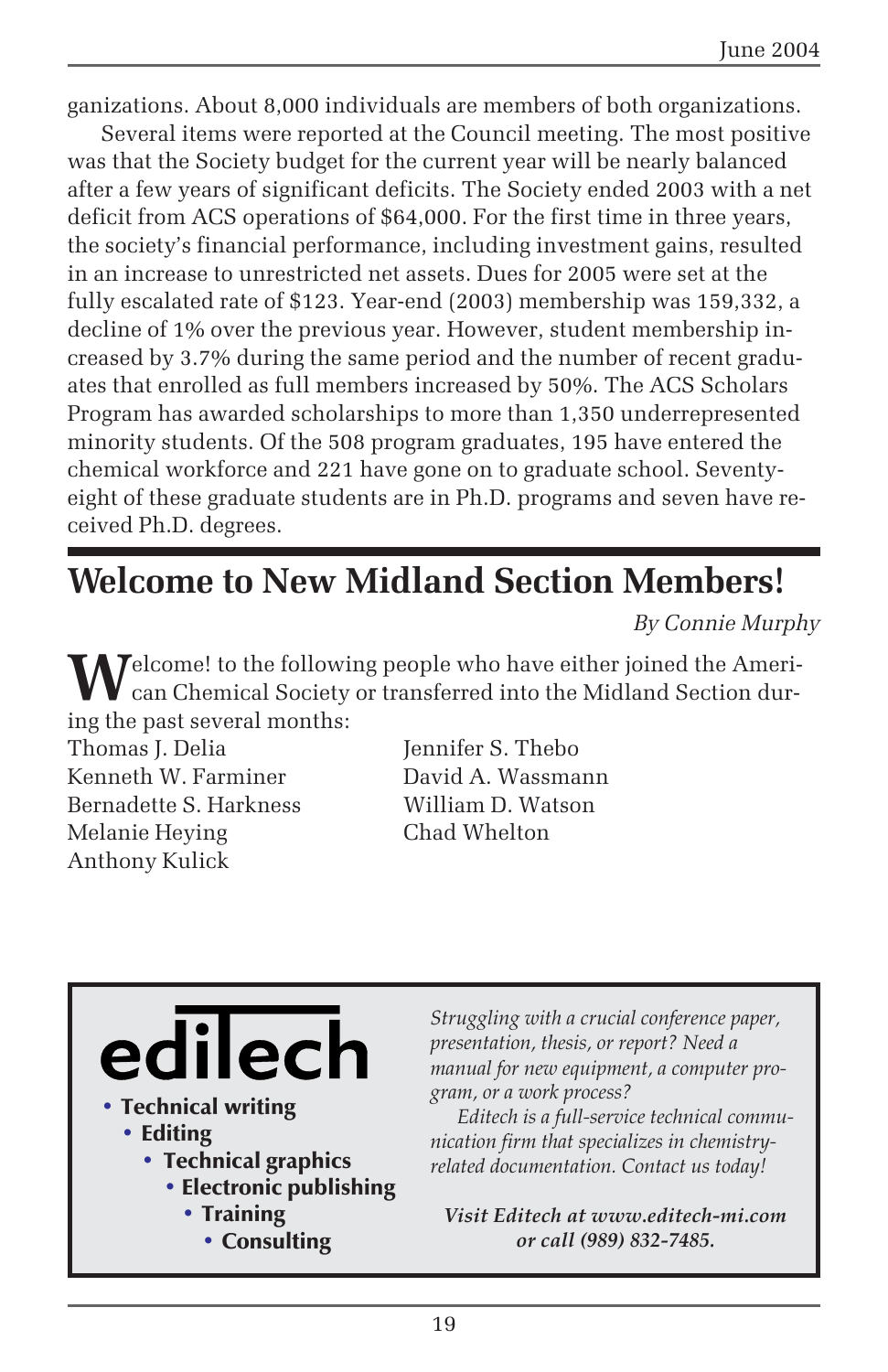### *Call for Volunteers* **Professionals Day Being Planned**

**Plans are moving forward for the Midland Section Professionals Day at**  $\Gamma$  the Midland County Fair, August 16, 2004, 4:00-7:00 p.m. The purpose of Professionals Day is to show appreciation to our members and their families and provide information on ACS, along with several of its affiliated groups, and their outreach to members and the public. The theme for the day will be "Health and Wellness," the National Chemistry Week program for 2004.

## **National Chemistry Week 2004 Health** and Wellness can Chemical Soc **Midland Local Section**

# **Professionals Day**

There will be a free picnic for members and their families with hot dogs, chips, and drink, and also science demonstrations with:

| Free popcorn       |
|--------------------|
| Free balloons      |
| Free snow cones    |
| Free face painting |

Free cotton candy Free dunk tank Free moonwalk Free pop

Discounted ride bands will be available for \$11 from 1:00 p.m. to closing. We're starting to round up volunteers, so please contact Wendy

Mathews (989-636-3934; wemathews  $@dow.com$ ) if you're interested in helping with this fun event.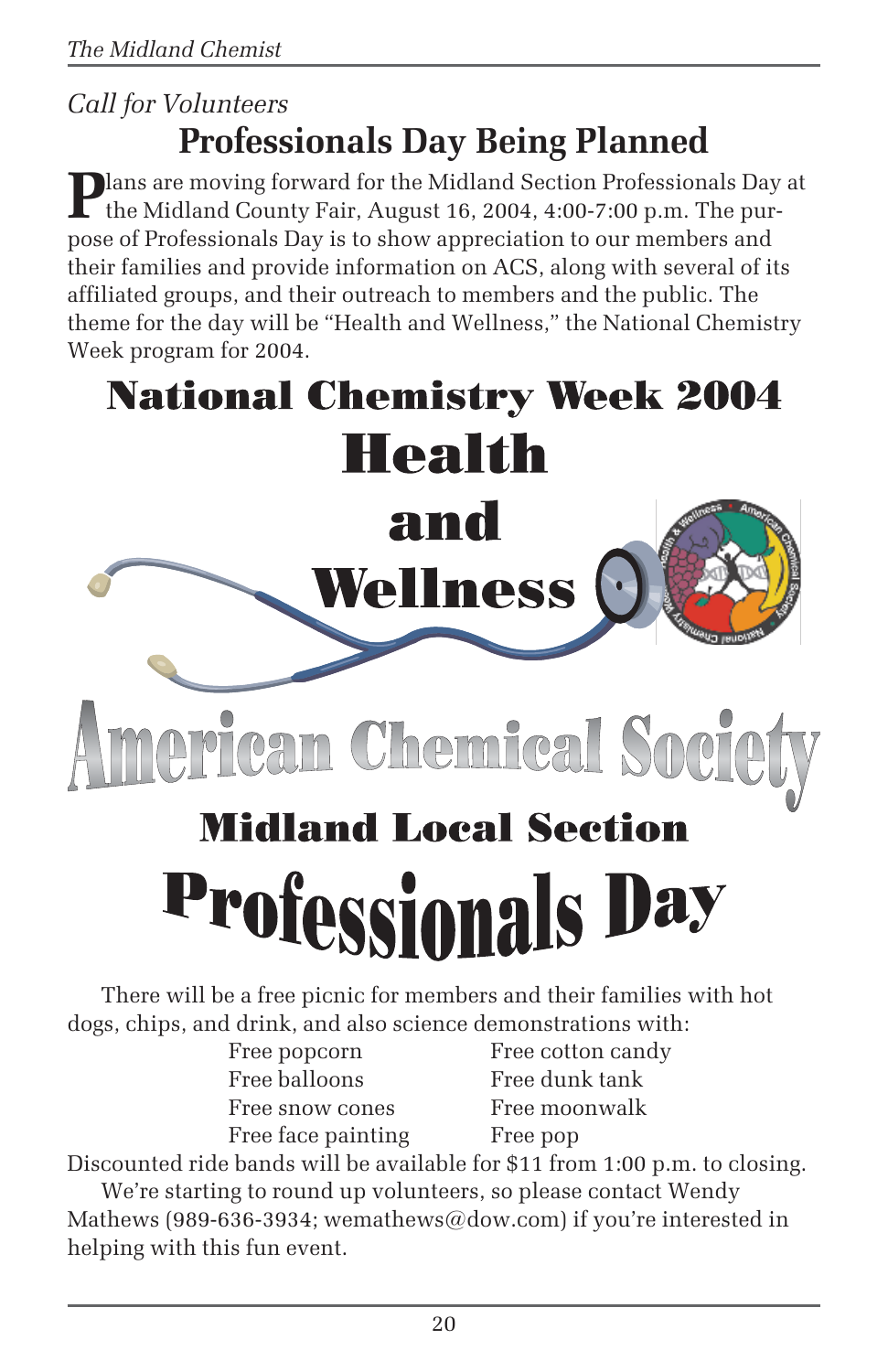## **In Past Issues of** *The Midland Chemist*

*By Wendell L. Dilling, Midland Section Historian*

- **40 Years Ago This Month**—The annual Ladies Nite Banquet will be held in the fall on Friday, September 25, at the Hi-Life Inn in Saginaw. The speaker will be Dr. Roger Aranjo from Corning Glass Works, who will speak on the subject of Newer Glass.
- **30 Years Ago This Month**—The 1974 Midland Section budget is \$5,125 which includes \$1,800 for *The Midland Chemist*, \$1,250 for Program, and \$250 for the Fall Scientific Meeting. (Note: The 2004 budget is \$56,920.)
- **20 Years Ago This Month**—The Science and Engineering Fair, hosted by the Saginaw Public School District, was held March 16–18, 1984, at the Ruben Daniels Lifelong Learning Center in Saginaw. This was the second year which featured a special award sponsored by the Midland Section of the ACS. D. Juen, T. Lane, G. Kolesar, Dr. G. Burns, Dr. S. Burns, P. Blatch, and Dr. G. Mbah donated time as judges.
- **10 Years Ago This Month**—Come join the fun at this year's MMTG Social Picnic on Thursday, August 4, 1994, 6:00 p.m. until dark at the Sheltered Pavilion B2 at the Plymouth Park, Midland.

## **In Memoriam**

**N** Tick Angelotti, a member of ACS for over 50 years, passed away a few months ago. His family graciously invited memorial gifts in his name to be donated to the Midland Section scholarship endowment for minority and underrepresented students. The scholarship fund has since received a number of donations in Nick's memory. What a great legacy!